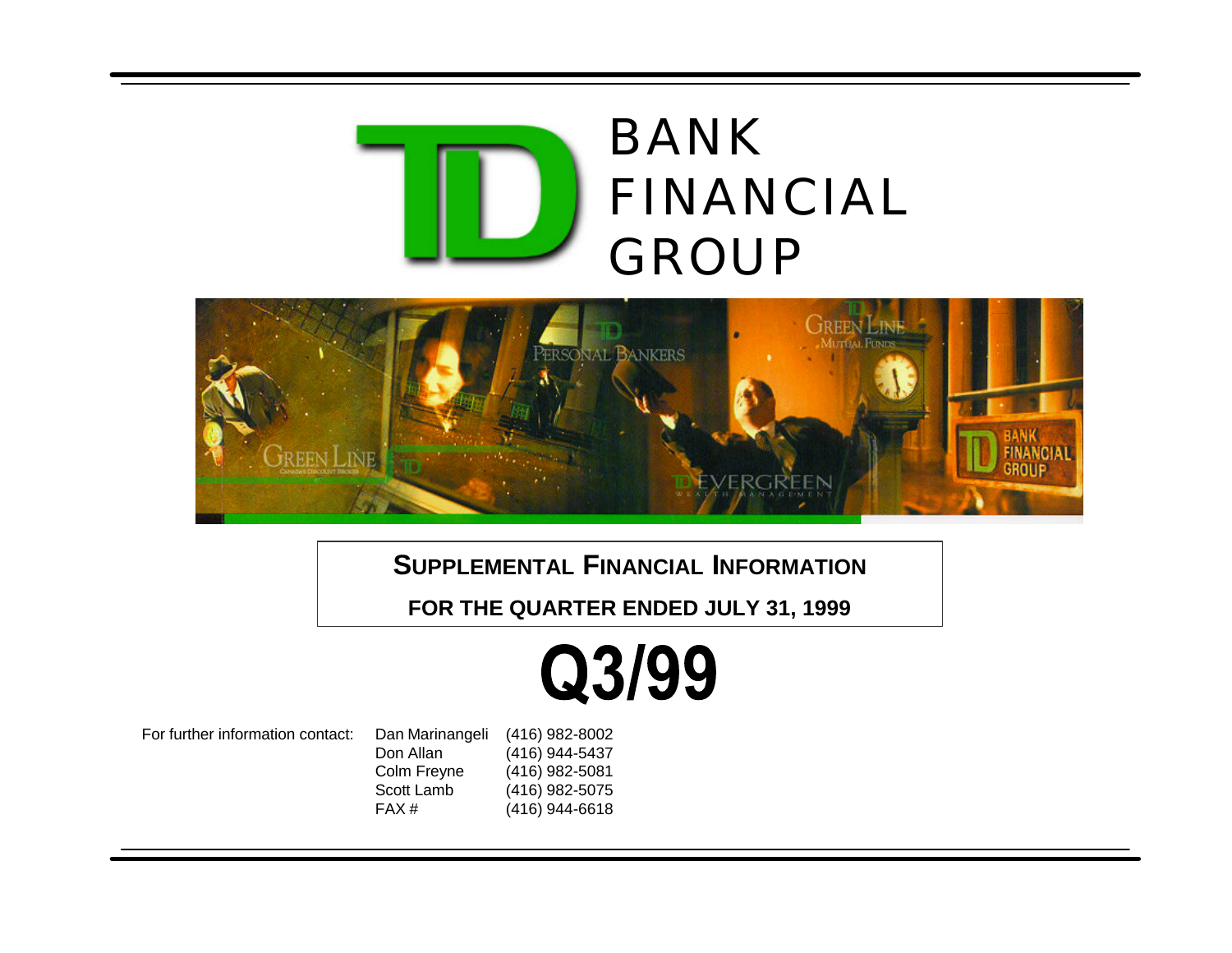# **TD BANK FINANCIAL GROUP Q3/99**

# **SUPPLEMENTAL FINANCIAL INFORMATION (unaudited) FOR THE QUARTER ENDED JULY 31, 1999**

**INDEX**

<span id="page-1-0"></span>

|                                               | <b>Page</b>    |                                                     | <b>Page</b> |
|-----------------------------------------------|----------------|-----------------------------------------------------|-------------|
| <b>Highlights</b>                             | 1              | Goodwill                                            | 9           |
| <b>Shareholder Value</b>                      | $\mathbf 2$    | <b>Net Interest Income</b>                          | 10          |
| <b>Net Income</b>                             | 3              | Other Income                                        | 11          |
| <b>Business Segments:</b>                     |                | <b>Non-Interest Expenses</b>                        | $12 \,$     |
| <b>Net Income by Major Business Segments:</b> |                | <b>Balance Sheet</b>                                | 13          |
| - Total Bank                                  | 4              | <b>Assets Under Administration</b>                  | 13          |
| - Personal & Commercial                       | 5              | Analysis of Change in Shareholders' Equity          | 14          |
| - Wealth Management Services                  | 6              | <b>Risk-Weighted Assets</b>                         | 15          |
| - Corporate and Investment Banking            | $\overline{7}$ | <b>Capital</b>                                      | 15          |
| NII, Margins, Rates and Other Statistics      | 8              | <b>Derivatives</b>                                  | 16          |
| <b>Interest Rate Sensitivity</b>              | 9              | Net Impaired Loans by Sector and General Allowances | 17          |
| <b>Securities Surplus (Deficit) Over Book</b> | 9              | <b>Cash Basis Measurements</b>                      | 18          |
| <b>Deferred Revenue</b>                       | 9              |                                                     |             |
|                                               |                |                                                     |             |

**Group Finance**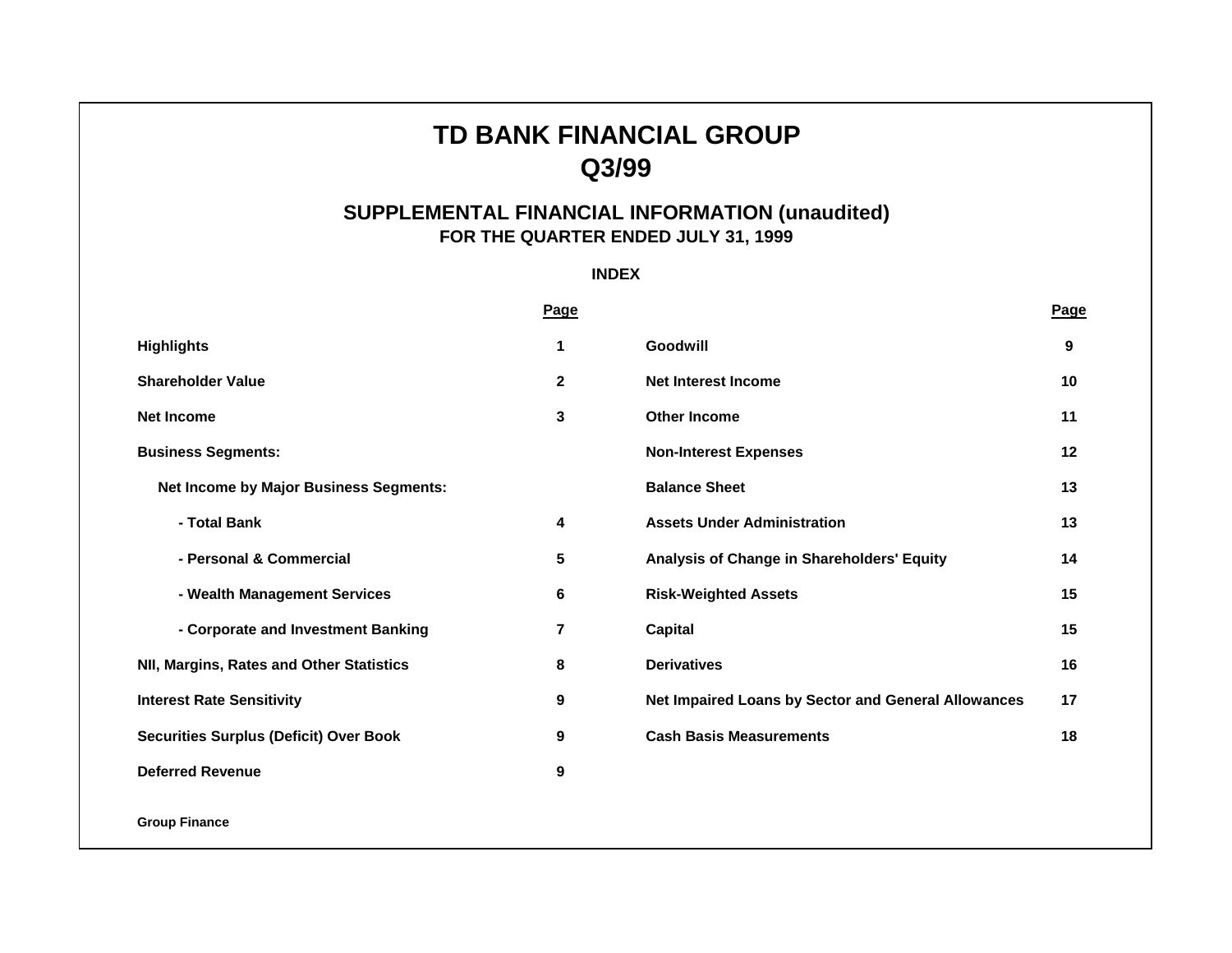#### **HIGHLIGHTS**

<span id="page-2-0"></span>

|                                                                   |                |            |         |        |           |    |              | <b>QUARTER</b> |             |         |        |              |                 | <b>YEAR TO DATE</b> |                 |
|-------------------------------------------------------------------|----------------|------------|---------|--------|-----------|----|--------------|----------------|-------------|---------|--------|--------------|-----------------|---------------------|-----------------|
|                                                                   | <b>LINE</b>    |            | 1997    |        |           |    | 1998         |                |             |         |        | 1999         |                 |                     |                 |
|                                                                   | #              | 3          |         | 4      | 1         |    | $\mathbf{2}$ | 3              | 4           |         | 1      | $\mathbf{2}$ | 3               | 1998                | 1999            |
| Results of operations (\$ millions)                               |                |            |         |        |           |    |              |                |             |         |        |              |                 |                     |                 |
| Net income                                                        |                | \$<br>295  | \$.     | 289    | \$<br>293 | £. | 307          | \$<br>287      | \$<br>234   | \$      | 312    | \$<br>348    | \$1,473         | \$<br>887           | \$2,133         |
| Net interest income (TEB)                                         | 2              | 739        |         | 798    | 810       |    | 772          | 784            | 774         |         | 838    | 752          | 779             | 2,366               | 2,369           |
| Total revenue (TEB)*                                              | 3              | .396       |         | 1,686  | 1,517     |    | 1,600        | 1,789          | 1,431       |         | 1,775  | 1,796        | 1,844           | 4,906               | 5,415           |
| Per common share                                                  |                |            |         |        |           |    |              |                |             |         |        |              |                 |                     |                 |
| Net income - cash basis                                           | 4              | .50<br>- 5 | \$      | .49    | .53<br>\$ | S  | .52          | \$<br>.48      | .39<br>\$   | - 55    | .53    | .58<br>\$    | 2.48<br>\$      | 1.53<br>\$          | 3.59<br>\$      |
| Net income - cash basis - excluding gain*                         | 5              | .50        |         | .49    | .53       |    | .52          | .48            | .39         |         | .53    | .58          | .66             | 1.53                | 1.77            |
| Net income - accrual basis                                        | 6              | .48        |         | .48    | .48       |    | .50          | .46            | .37         |         | .51    | .56          | 2.46            | 1.44                | 3.53            |
| Net income - accrual basis - excluding gain*                      | $\overline{7}$ | .48        |         | .48    | .48       |    | .50          | .46            | .37         |         | .51    | .56          | .64             | 1.44                | 1.71            |
| <b>Financial position (\$ billions)</b><br><b>Total assets</b>    |                | \$156.1    | \$163.9 |        | \$177.0   |    | \$189.5      | \$208.7        | \$181.8     | \$213.5 |        | \$208.0      | \$222.5         | \$208.7             | \$222.5         |
| Total common equity                                               | 9              | 6.5        |         | 6.8    | 7.0       |    | 7.2          | 7.5            | 7.7         |         | 7.8    | 7.9          | 9.4             | 7.5                 | 9.4             |
|                                                                   |                |            |         |        |           |    |              |                |             |         |        |              |                 |                     |                 |
| Other (\$ millions)                                               |                |            |         |        |           |    |              |                |             |         |        |              |                 |                     |                 |
| Net interest margin (TEB)                                         | 10             | 2.26%      |         | 2.31 % | 2.21 %    |    | 2.04 %       | 1.88%          | 1.72%       |         | 1.84 % | 1.70%        | 1.63%           | 2.03%               | 1.72%           |
| Net impaired loans                                                | 11             | 285<br>\$  | \$.     | (79)   | \$<br>84  |    | (78)         | \$<br>(321)    | \$<br>(259) | \$      | (431)  | (427)<br>\$  | (411)<br>\$     | \$<br>(321)         | (411)<br>\$     |
| Net impaired loans as a % of net loans**                          | 12             | .3%        |         | (.1)%  | $.1\%$    |    | (.1)%        | (.3)%          | (.3)%       |         | (.4)%  | (.4)%        | (.4)%           | (.3)%               | (.4)%           |
| PCL as a % of net average loans**                                 | 13             | .19        |         | 1.09   | .27       |    | .28          | 1.11           | .25         |         | .71    | .31          | .10             | .56                 | .37             |
| PCL excluding special charge as a % of net average loans**        | 14             | .19        |         | .18    | .27       |    | .28          | .26            | .25         |         | .30    | .31          | .10             | .27                 | .24             |
| Securities - surplus over book                                    | 15             | -S<br>893  | \$.     | 674    | -S<br>753 | £. | 965          | \$<br>770      | 477<br>\$.  | \$      | 900    | \$1,534      | \$1,239         | -\$<br>770          | \$1.239         |
| Net common equity to risk-weighted assets ratio                   | 16             | 6.1%       |         | 6.1%   | 6.2%      |    | 6.2%         | 6.4%           | 6.4%        |         | 6.2%   | 6.3%         | 7.6%            | 6.4%                | 7.6%            |
| Tier 1 capital ratio                                              | 17             | 6.7        |         | 6.6    | 7.1       |    | 7.1          | 7.3            | 7.2         |         | 7.0    | 7.0          | 8.7             | 7.3                 | 8.7             |
| Total capital ratio                                               | 18             | 10.0       |         | 10.2   | 10.8      |    | 10.7         | 11.2           | 11.0        |         | 10.6   | 10.6         | 12.1            | 11.2                | 12.1            |
| Efficiency ratio-excluding non-cash charges*** and one-time gains | 19             | 60.4       |         | 63.8   | 59.7      |    | 61.0         | 64.3           | 70.6        |         | 61.7   | 62.7         | 61.4            | 61.7                | 61.9            |
| Number of full-time equivalent staff at period end                | 20             | 27,645     | 28,001  |        | 28,582    |    | 29,445       | 29,920         | 29,236      | 29,394  |        | 30,186       | 30,898          | 29,920              | 30,898          |
| Number of retail bank and brokerage outlets                       | 21             | 1.115      |         | 1,115  | 1,147     |    | 1,146        | 1,153          | 1,185       |         | 1,188  | 1,177        | 1,173           | 1,153               | 1,173           |
| Rating of senior debt: Moody's                                    | 22             | Aa2        |         | Aa2    | Aa2       |    | Aa2          | Aa2            | Aa3         |         | Aa3    | Aa3          | Aa <sub>3</sub> | Aa2                 | Aa <sub>3</sub> |
| Standard and Poor's                                               | 23             | AA         |         | AA     | AA        |    | AA           | AA             | AA          |         | AA     | AA-          | AA-             | AA                  | AA-             |

\* Excludes gain on sale of TD Waterhouse.

\*\* Includes customers' liability under acceptances.

\*\*\* Goodwill and identified intangible amortization resulting from business combinations.

The per share figures have been adjusted to reflect the one-for-one stock dividend paid on July 31,1999.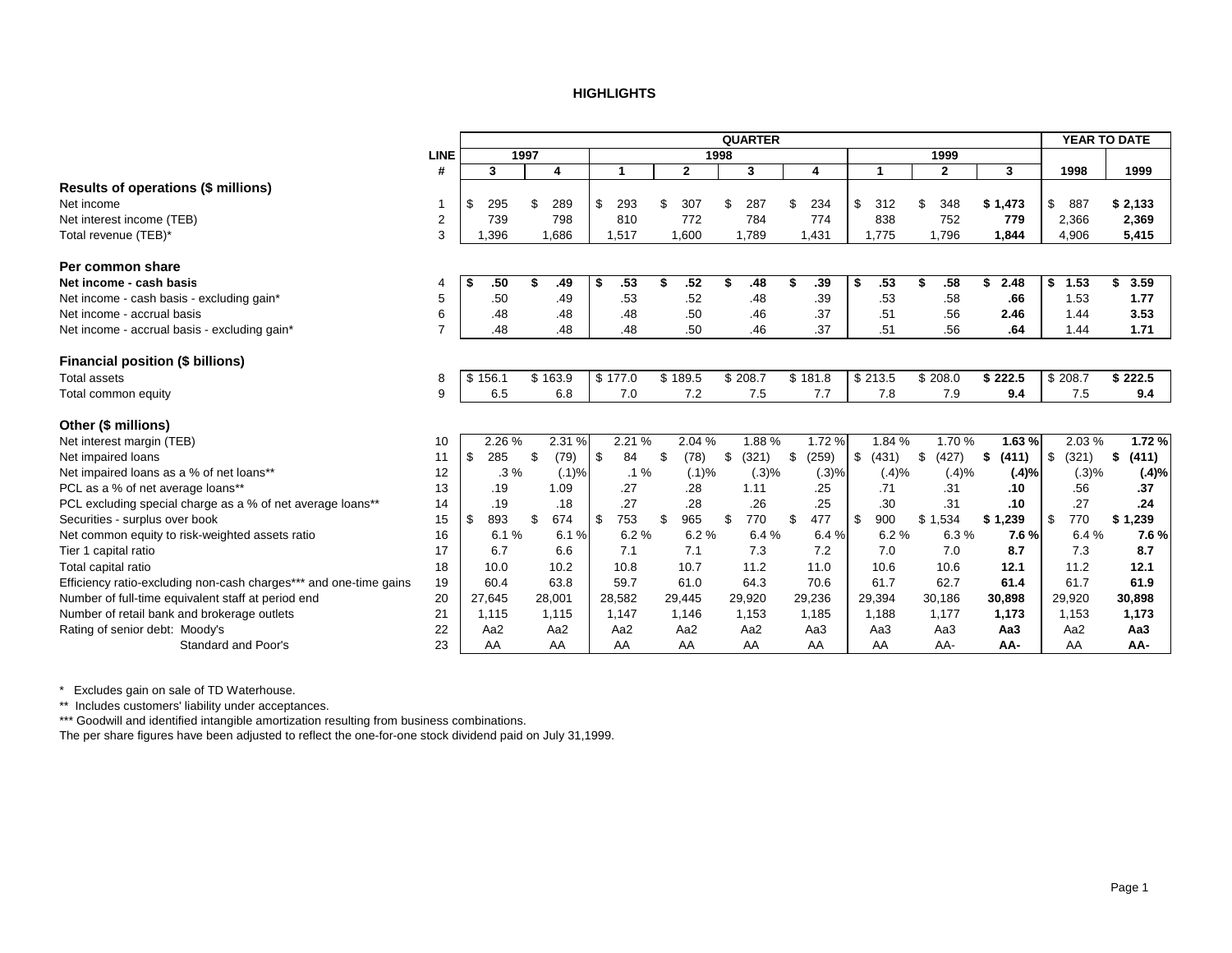#### **SHAREHOLDER VALUE**

<span id="page-3-0"></span>

|                                                             |                |           |       |           |        | <b>QUARTER</b> |        |           |          |        | YEAR TO DATE |        |
|-------------------------------------------------------------|----------------|-----------|-------|-----------|--------|----------------|--------|-----------|----------|--------|--------------|--------|
|                                                             | <b>LINE</b>    | 1997      |       |           | 1998   |                |        |           | 1999     |        |              |        |
|                                                             | #              | 3         | 4     |           | 2      | 3              | 4      |           | 2        | 3      | 1998         | 1999   |
| Per common share                                            |                |           |       |           |        |                |        |           |          |        |              |        |
| Net income - cash basis                                     |                | \$<br>.50 | .49   | \$<br>.53 | .52    | .48            | .39    | \$<br>.53 | .58<br>S | \$2.48 | \$1.53       | \$3.59 |
| Net income - cash basis - excluding gain*                   | $\overline{2}$ | .50       | .49   | .53       | .52    | .48            | .39    | .53       | .58      | .66    | 1.53         | 1.77   |
| Net income - accrual basis                                  | 3              | .48       | .48   | .48       | .50    | .46            | .37    | .51       | .56      | 2.46   | 1.44         | 3.53   |
| Net income - accrual basis - excluding gain*                |                | .48       | .48   | .48       | .50    | .46            | .37    | .51       | .56      | .64    | 1.44         | 1.71   |
| Dividends                                                   | 5              | .14       | .14   | .16       | .16    | .17            | .17    | .17       | .17      | .19    | .49          | .53    |
| Book value                                                  | 6              | 10.96     | 11.38 | 11.81     | 12.06  | 12.60          | 12.94  | 13.13     | 13.26    | 15.77  | 12.60        | 15.77  |
| Closing market price                                        |                | 22.28     | 25.83 | 26.80     | 32.65  | 29.83          | 22.95  | 31.50     | 38.93    | 29.80  | 29.83        | 29.80  |
| <b>Financial ratios and statistics</b>                      |                |           |       |           |        |                |        |           |          |        |              |        |
| Return on common equity - cash basis                        | 8              | 19.8%     | 18.7% | 20.2%     | 19.6 % | 17.3 %         | 13.6 % | 17.8%     | 20.1 %   | 74.9 % | 19.0%        | 39.0%  |
| Return on common equity - cash basis - excluding gain*      | 9              | 19.8      | 18.7  | 20.2      | 19.6   | 17.3           | 13.6   | 17.8      | 20.1     | 21.4   | 19.0         | 19.8   |
| Return on common equity - accrual basis - excluding gain*   | 10             | 17.8      | 16.8  | 16.3      | 17.3   | 15.0           | 11.7   | 15.5      | 17.6     | 18.9   | 16.2         | 17.3   |
| Return on assets                                            | 11             | .77       | .73   | .67       | .68    | .58            | .45    | .58       | .68      | 2.70   | .64          | 1.34   |
| Return on risk-weighted assets                              | 12             | 1.18      | 1.14  | 1.14      | 1.23   | 1.10           | .89    | 1.15      | 1.28     | 5.27   | 1.16         | 2.61   |
| Dividend yield (1)                                          | 13             | 2.6       | 2.5   | 2.1       | 1.9    | 2.0            | 2.7    | 2.5       | 1.8      | 2.0    | 2.1          | 2.1    |
| Common dividend payout ratio - cash basis - excluding gain* | 14             | 28.2      | 28.9  | 30.1      | 31.1   | 35.4           | 43.5   | 32.4      | 29.1     | 28.8   | 32.1         | 30.0   |
| Closing market price to book value                          | 15             | 2.03      | 2.27  | 2.27      | 2.71   | 2.37           | 1.77   | 2.40      | 2.94     | 1.89   | 2.37         | 1.89   |
| Price earnings ratio (2) - cash basis - excluding gain*     | 16             | 12.4      | 13.8  | 13.6      | 16.0   | 14.8           | 12.0   | 16.4      | 19.7     | 13.8   | 14.8         | 13.8   |
| Total market return on common                               |                |           |       |           |        |                |        |           |          |        |              |        |
| shareholders' investment (3)                                | 17             | 77.9%     | 68.3% | 47.6%     | 68.4%  | 36.7%          | (8.6)% | 20.0%     | 21.3%    | 2.3%   | 36.7%        | 2.3%   |
| Number of common shares outstanding (MM)                    | 18             | 593.9     | 593.9 | 593.9     | 594.1  | 594.1          | 594.2  | 594.4     | 594.5    | 594.6  | 594.1        | 594.6  |

(1) dividends per common share for trailing 4 quarters divided by average of high and low common share prices for the period

(2) closing common share price divided by net income per common share for trailing 4 quarters

(3) the change in market price plus dividends paid in trailing 4 quarters as a percentage of the prior year's closing market price per common share

The per share figures have been adjusted to reflect the one-for-one stock dividend paid on July 31, 1999.

\*Excludes gain on sale of TD Waterhouse in Q3/99.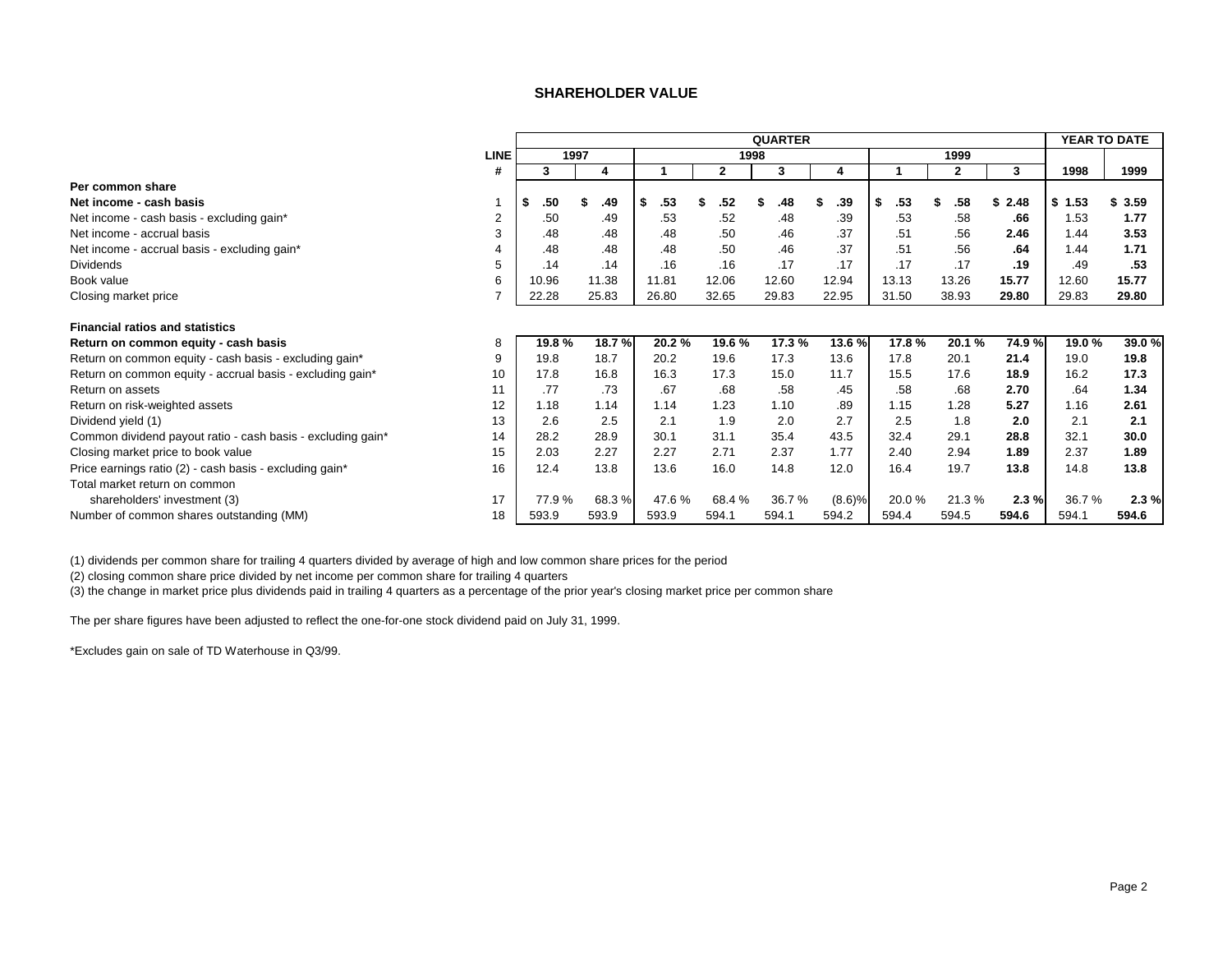## **NET INCOME (\$MILLIONS)**

<span id="page-4-0"></span>

|                                                                                     |                |                         |      |                    |           |                    |      | <b>QUARTER</b> |                          |                      |              |         |              |           |    | <b>YEAR TO DATE</b> |
|-------------------------------------------------------------------------------------|----------------|-------------------------|------|--------------------|-----------|--------------------|------|----------------|--------------------------|----------------------|--------------|---------|--------------|-----------|----|---------------------|
|                                                                                     | <b>LINE</b>    |                         | 1997 |                    |           |                    | 1998 |                |                          |                      | 1999         |         |              |           |    |                     |
|                                                                                     | #              | $\overline{\mathbf{3}}$ |      | 4                  | 1         | $\mathbf{2}$       |      | 3              | 4                        | $\blacktriangleleft$ | $\mathbf{2}$ | 3       |              | 1998      |    | 1999                |
| Net interest income (TEB)                                                           | 1              | \$<br>739               | \$   | 798                | \$<br>810 | \$<br>772          | \$   | 784            | \$<br>774                | \$<br>838            | \$<br>752    | \$      | 779          | \$2,366   |    | \$2,369             |
| Provision for credit losses                                                         | $\overline{c}$ | 40                      |      | 240                | 63        | 62                 |      | 263            | 62                       | 175                  | 75           |         | 25           | 388       |    | 275                 |
| Other income (page 11)                                                              | 3              | 657                     |      | 888                | 707       | 828                |      | 1,005          | 657                      | 937                  | 1,044        | 1,065   |              | 2,540     |    | 3,046               |
| Net interest and other income before gain on sale                                   | 4              | 1,356                   |      | 1,446              | 1,454     | 1,538              |      | 1,526          | 1,369                    | 1,600                | 1,721        | 1,819   |              | 4,518     |    | 5,140               |
| Gain on sale of TD Waterhouse                                                       | 5              |                         |      |                    |           |                    |      |                | $\overline{\phantom{a}}$ |                      |              | 1,082   |              |           |    | 1,082               |
| Net interest and other income                                                       | 6              | 1,356                   |      | 1,446              | 1,454     | 1,538              |      | 1,526          | 1,369                    | 1,600                | 1,721        | 2,901   |              | 4,518     |    | 6,222               |
| Non-interest expenses excluding non-cash<br>goodwill / intangible charges (page 12) | $\overline{7}$ | 843                     |      | 948                | 880       | 975                |      | 1,022          | 1,011                    | 1,058                | 1,126        | 1,132   |              | 2,877     |    | 3,316               |
| Income before provision for income taxes                                            | 8              | 513                     |      | 498                | 574       | 563                |      | 504            | 358                      | 542                  | 595          | 1,769   |              | 1,641     |    | 2,906               |
| Provision for income taxes (TEB)                                                    | 9              | 211                     |      | 202                | 247       | 248                |      | 207            | 114                      | 219                  | 237          |         | 283          | 702       |    | 739                 |
| Net income before non-controlling interest                                          | 10             | 302                     |      | 296                | 327       | 315                |      | 297            | 244                      | 323                  | 358          | 1,486   |              | 939       |    | 2,167               |
| Non-controlling interest                                                            | 11             | $\blacksquare$          |      |                    |           | $\blacksquare$     |      |                |                          |                      |              |         | $\mathbf{2}$ |           |    | $\mathbf{2}$        |
| Net income                                                                          | 12             | 302                     |      | 296                | 327       | 315                |      | 297            | 244                      | 323                  | 358          | 1,484   |              | 939       |    | 2,165               |
| Preferred dividends                                                                 | 13             | 8                       |      | 8                  | 11        | 10                 |      | 12             | 12                       | 11                   | 11           |         | 10           |           | 33 | 32                  |
| Net income applicable to common shares - cash basis                                 | 14             | \$<br>294               | \$   | 288                | \$<br>316 | \$<br>305          | \$   | 285            | \$<br>232                | \$<br>312            | \$<br>347    | \$1,474 |              | \$<br>906 |    | \$2,133             |
| Non-cash goodwill / intangible charges - tax effected                               | 15             | $\overline{7}$          |      | $\overline{7}$     | 34        | 8                  |      | 10             | 10                       | 11                   | 10           |         | 11           |           | 52 | 32                  |
| Net income - accrual basis                                                          | 16             | \$<br>287               | \$   | 281                | \$<br>282 | \$<br>297          | \$   | 275            | \$<br>222                | \$<br>301            | \$<br>337    |         |              | 854       |    | \$2,101             |
|                                                                                     |                |                         |      |                    |           |                    |      |                |                          |                      |              |         |              |           |    |                     |
| Earnings per share - cash basis                                                     | 17             | \$<br>0.50              |      | $$0.49$ $$0.53$ \$ |           | $0.52 \quad $0.48$ |      |                | \$0.39                   | \$0.53               | \$0.58       |         |              |           |    | 1.53 \$ 3.59        |

The per share figures have been adjusted to reflect the one-for-one stock dividend paid on July 31, 1999.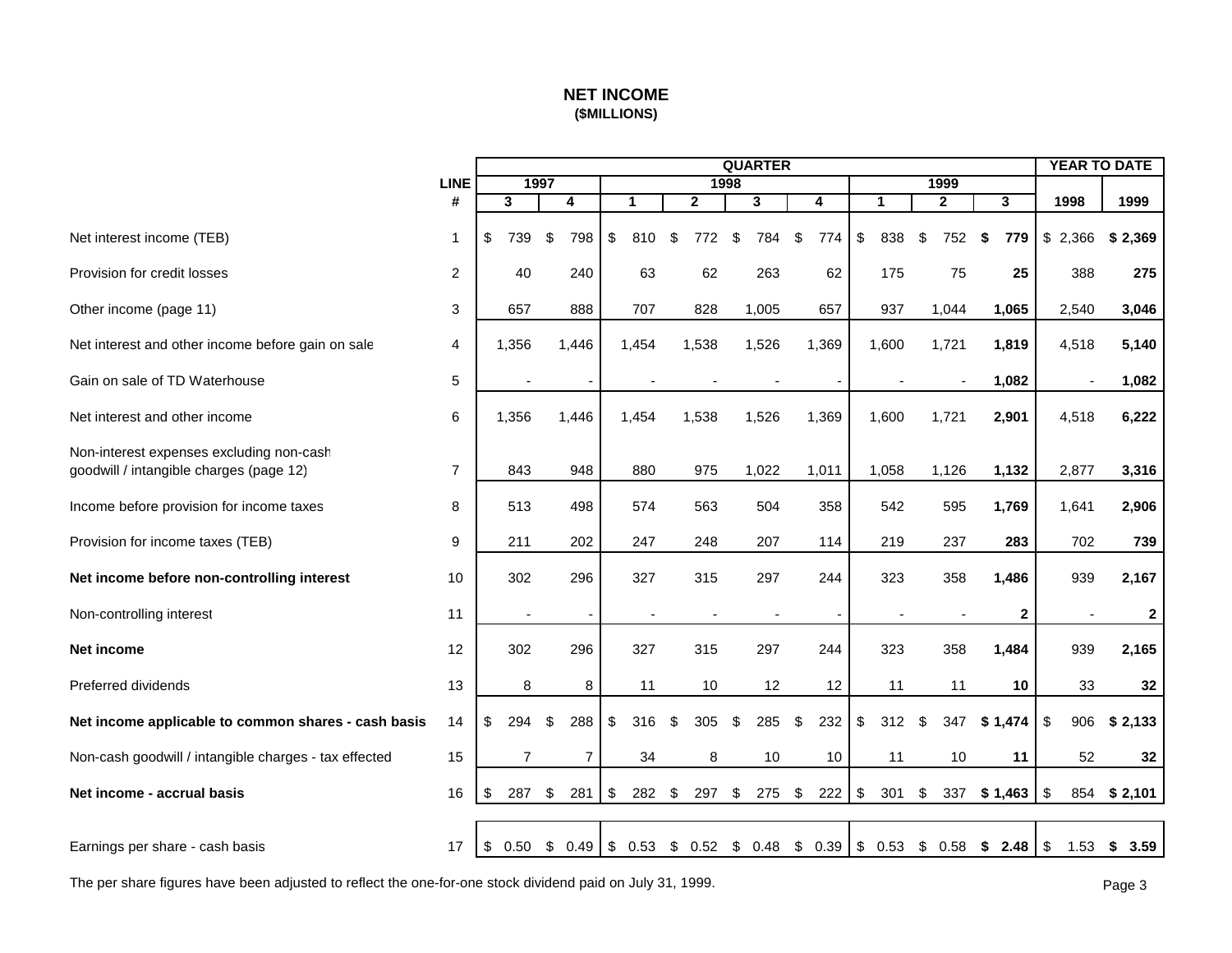## **NET INCOME BY MAJOR BUSINESS SEGMENT - TOTAL BANK (\$MILLIONS)**

<span id="page-5-0"></span>

|                                                        |                |           |      |       |                 |              |      | <b>QUARTER</b> |           |           |              |         | <b>YEAR TO DATE</b> |         |       |
|--------------------------------------------------------|----------------|-----------|------|-------|-----------------|--------------|------|----------------|-----------|-----------|--------------|---------|---------------------|---------|-------|
|                                                        | <b>LINE</b>    |           | 1997 |       |                 |              | 1998 |                |           |           | 1999         |         |                     |         |       |
|                                                        | #              | 3         |      | 4     | 1               | $\mathbf{2}$ |      | 3              | 4         | 1         | $\mathbf{2}$ | 3       | 1998                | 1999    |       |
| Net income                                             |                |           |      |       |                 |              |      |                |           |           |              |         |                     |         |       |
| Personal & Commercial Banking                          |                | \$<br>107 | \$   | 139   | \$<br>130       | \$<br>96     | \$   | 104            | \$<br>128 | \$<br>110 | \$<br>101    | 139     | \$<br>330           | 350     |       |
| <b>Wealth Management Services</b>                      | $\overline{c}$ | 27        |      | 36    | (3)             | 40           |      | 37             | 41        | 46        | 93           | 1,130   | 74                  | 1,269   |       |
| <b>Total Retail</b>                                    | 3              | 134       |      | 175   | 127             | 136          |      | 141            | 169       | 156       | 194          | 1,269   | 404                 | 1,619   |       |
| Corporate & Investment Banking                         | 4              | 156       |      | 238   | 184             | 184          |      | 258            | 51        | 211       | 163          | 192     | 626                 |         | 566   |
| Other                                                  | 5              | 5         |      | (124) | (18)            | (13)         |      | (112)          | 14        | (55)      | (9)          | $12 \,$ | (143)               |         | (52)  |
| <b>Total Bank</b>                                      | 6              | \$<br>295 |      | 289   | \$<br>293       | \$<br>307    | \$   | 287            | \$<br>234 | \$<br>312 | \$<br>348    | \$1,473 | \$<br>887           | \$2,133 |       |
| <b>ROE (%)</b>                                         |                |           |      |       |                 |              |      |                |           |           |              |         |                     |         |       |
| Personal & Commercial Banking                          | $\overline{7}$ | 21 %      |      | 26 %  | 25 %            | 18 %         |      | 17%            | 21%       | 18 %      | 17%          | 23 %    | 20 %                |         | 19 %  |
| Wealth Management Services *                           | 8              | 13        |      | 17    | (2)             | 13           |      | 13             | 12        | 14        | 29           | 13      | 8                   |         | 19    |
| <b>Total Retail</b>                                    | 9              | 19        |      | 23    | 15              | 16           |      | 16             | 18        | 17        | 21           | 20      | 16                  |         | 19    |
| Corporate & Investment Banking                         | 10             | 17        |      | 27    | 18              | 18           |      | 26             | 4         | 20        | 16           | 20      | 21                  |         | 19    |
| <b>Total Bank*</b>                                     | 11             | 18%       |      | 17 %  | 16 %            | 17 %         |      | 15 %           | 12 %      | 16 %      | 18 %         | 19 %    | 16 %                |         | 34 %  |
| Percentage contribution to total net income            |                |           |      |       |                 |              |      |                |           |           |              |         |                     |         |       |
| Personal & Commercial Banking                          | 12             | 36 %      |      | 48 %  | 44 %            | 31%          |      | 36 %           | 55 %      | 35 %      | 29 %         | 9%      | 37 %                |         | 16 %  |
| <b>Wealth Management Services</b>                      | 13             | 9         |      | 12    | (1)             | 13           |      | 13             | 18        | 15        | 27           | 77      | 8                   |         | 59    |
| <b>Total Retail</b>                                    | 14             | 45        |      | 60    | $\overline{43}$ | 44           |      | 49             | 73        | 50        | 56           | 86      | 45                  |         | 75    |
| Corporate & Investment Banking                         | 15             | 53        |      | 82    | 63              | 60           |      | 90             | 22        | 68        | 47           | 13      | 71                  |         | 27    |
| Other                                                  | 16             | 2         |      | (42)  | (6)             | (4)          |      | (39)           | 5         | (18)      | (3)          | 1       | (16)                |         | (2)   |
| <b>Total Bank</b>                                      | 17             | 100 %     |      | 100 % | 100 %           | 100 %        |      | 100 %          | 100 %     | 100 %     | 100 %        | 100 %   | 100 %               |         | 100 % |
| Percentage geographic contribution to total net income |                |           |      |       |                 |              |      |                |           |           |              |         |                     |         |       |
| Canada                                                 | 18             | 71 %      |      | 63 %  | 82 %            | 58 %         |      | 48 %           | 64 %      | 50 %      | 52%          | 25 %    | 63 %                |         | 42 %  |
| <b>USA</b>                                             | 19             | 19        |      | 20    | 19              | 30           |      | 36             | 15        | 34        | 37           | 72      | 28                  |         | 48    |
| Offshore                                               | 20             | 10        |      | 17    | (1)             | 12           |      | 16             | 21        | 16        | 11           | 3       | 9                   |         | 10    |
| <b>Total Bank</b>                                      | 21             | 100 %     |      | 100 % | 100 %           | 100 %        |      | 100 %          | 100 %     | 100 %     | 100 %        | 100 %   | 100 %               |         | 100 % |

\* Excludes gain on sale of TD Waterhouse Group Inc. in Q3/99.

BASIS OF PRESENTATION OF RESULTS: Results for each segment reflect revenues, expenses, assets and deposits generated by the businesses in that segment. Common equity is allocated to business segments using capitalization rates applied to BIS-risk weighted assets, RAROC (Risk Adjusted Return On Capital) calculations, or based on comparable businesses.

OTHER: Includes Real Estate Investments and the effect of transfer pricing differences and any residual unallocated revenues and expenses. The Q1/99, Q3/98 and the Q4/97 general provisions for credit losses of \$100 million, \$200 million and \$200 million respectively are included in Other.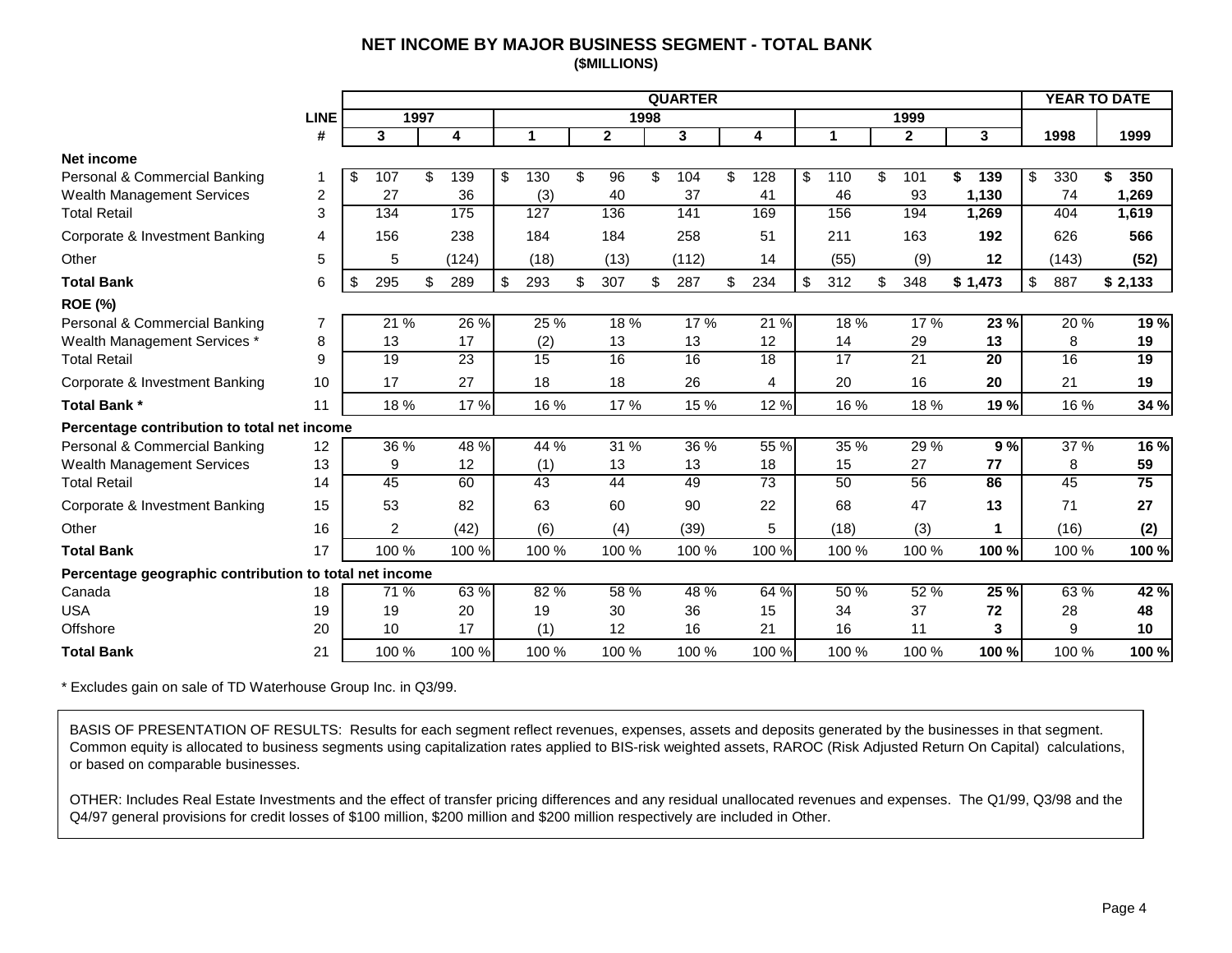| 1999<br>3<br>2<br>523<br>507<br>\$<br>46<br>14<br>272<br>296<br>560<br>554<br>245<br>179<br>78<br>106 |      | 1998<br>\$1,609<br>123<br>730<br>1,613<br>603<br>273 | \$1,555<br>1,662 | 1999<br>105<br>832<br>620 |
|-------------------------------------------------------------------------------------------------------|------|------------------------------------------------------|------------------|---------------------------|
|                                                                                                       |      |                                                      |                  |                           |
|                                                                                                       |      |                                                      |                  |                           |
|                                                                                                       |      |                                                      |                  |                           |
|                                                                                                       |      |                                                      |                  |                           |
|                                                                                                       |      |                                                      |                  |                           |
|                                                                                                       |      |                                                      |                  |                           |
|                                                                                                       |      |                                                      |                  |                           |
|                                                                                                       |      |                                                      |                  |                           |
|                                                                                                       |      |                                                      |                  | 270                       |
| 101<br>139<br>S.                                                                                      |      | \$<br>330                                            | \$               | 350                       |
|                                                                                                       |      |                                                      |                  |                           |
|                                                                                                       |      |                                                      |                  |                           |
|                                                                                                       |      |                                                      |                  |                           |
| 59<br>60<br>\$                                                                                        |      | \$<br>57                                             |                  | 59                        |
| 54<br>53                                                                                              |      | 51                                                   |                  | 53                        |
| 40<br>44<br>\$                                                                                        |      | 35                                                   | \$               | 41                        |
|                                                                                                       |      |                                                      |                  |                           |
| 3.72 %                                                                                                |      |                                                      |                  | 3.66 %                    |
| 71 %                                                                                                  |      |                                                      |                  | <b>70 %</b>               |
|                                                                                                       |      |                                                      |                  | 19 %                      |
|                                                                                                       | 17 % | 3.59 %<br>68 %<br>23 %                               | \$               | 3.90 %<br>69 %<br>20 %    |

# **NET INCOME BY MAJOR BUSINESS SEGMENT - PERSONAL & COMMERCIAL BANKING (\$MILLIONS)**

#### PERSONAL AND COMMERCIAL BANKING:

Provides financial services to consumers and small and medium-sized businesses. It encompasses retail banking, electronic banking, credit card services, private banking, full service brokerage, trust and insurance businesses, operating through a network of retail outlets, automated banking machines, telephones, PCs and the Internet. It also includes income from interest rate gapping.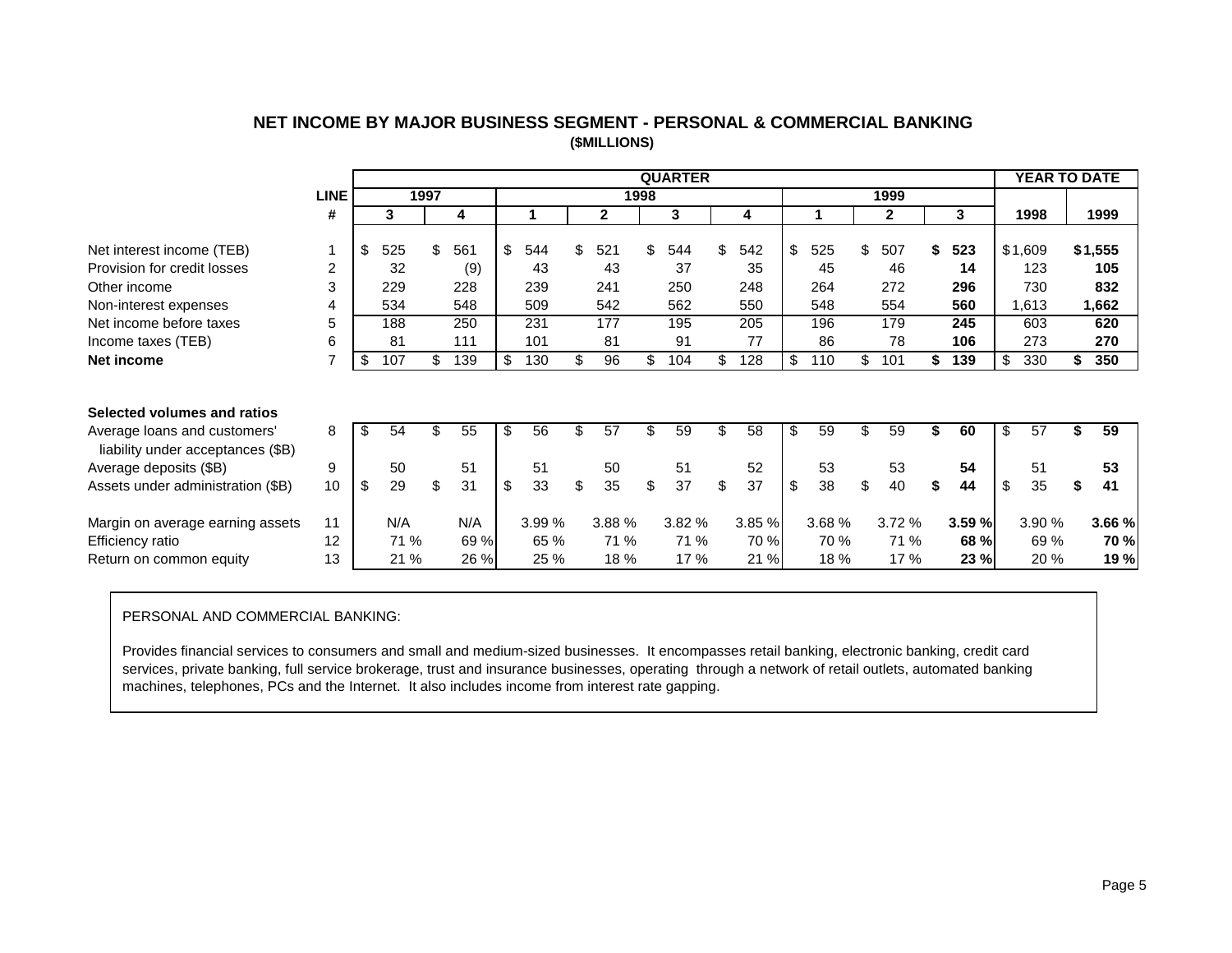#### **NET INCOME BY MAJOR BUSINESS SEGMENT - WEALTH MANAGEMENT SERVICES (\$MILLIONS)**

<span id="page-7-0"></span>

|                                                                                    |                |                       |      |                 |                        |              |      | <b>QUARTER</b> |           |                |    |              |              | <b>YEAR TO DATE</b> |                |
|------------------------------------------------------------------------------------|----------------|-----------------------|------|-----------------|------------------------|--------------|------|----------------|-----------|----------------|----|--------------|--------------|---------------------|----------------|
|                                                                                    | <b>LINE</b>    |                       | 1997 |                 |                        |              | 1998 |                |           |                |    | 1999         |              |                     |                |
|                                                                                    | #              | 3                     |      | 4               |                        | $\mathbf{2}$ |      | 3              | 4         |                |    | $\mathbf{2}$ | 3            | 1998                | 1999           |
| Net interest income (TEB)                                                          |                | \$<br>32              |      | 40              | \$<br>44               | 50           |      | 55             | 58        | \$<br>62       | ٩. | 69           | 86           | \$<br>149           | 217            |
| Provision for credit losses                                                        | $\overline{c}$ |                       |      |                 |                        |              |      |                |           |                |    |              |              |                     |                |
| Brokerage commissions & other                                                      | 3              | 155                   |      | 188             | 178                    | 222          |      | 243            | 245       | 302            |    | 402          | 1,399        | 643                 | 2,103          |
| Non-interest expenses                                                              | 4              | 134                   |      | 158             | 203                    | 194          |      | 224            | 233       | 279            |    | 308          | 310          | 621                 | 897            |
| Net income before taxes                                                            | 5              | 53                    |      | 70              | 19                     | 78           |      | 74             | 70        | 85             |    | 163          | 1,175        | 171                 | 1,423          |
| Income taxes (TEB)/ Non-controlling interest                                       | 6              | 26                    |      | 34              | 22                     | 38           |      | 37             | 29        | 39             |    | 70           | 45           | 97                  | 154            |
| Net income                                                                         |                | \$<br>$\overline{27}$ |      | $\overline{36}$ | \$<br>$\overline{(3)}$ | \$<br>40     | \$.  | 37             | \$<br>41  | \$<br>46       | \$ | 93           | \$1,130      | \$<br>74            | \$1,269        |
|                                                                                    |                |                       |      |                 |                        |              |      |                |           |                |    |              |              |                     |                |
| Selected volumes and ratios<br>Assets under administration (\$B) as at quarter end |                |                       |      |                 |                        |              |      |                |           |                |    |              |              |                     |                |
| Retail brokerage: Canada                                                           | 8              | \$<br>16              |      | 17              | \$<br>22               | \$<br>25     |      | 24             | \$<br>23  | \$<br>26       | \$ | 28           | 29           | \$<br>24            | 29             |
| <b>USA</b>                                                                         | 9              | 32                    |      | 35              | 51                     | 59           |      | 66             | 68        | 89             |    | 117          | 128          | 66                  | 128            |
| Offshore                                                                           | 10             |                       |      |                 |                        |              |      |                |           | $\overline{2}$ |    | 2            | $\mathbf{2}$ |                     | $\overline{2}$ |
| TD mutual funds included in retail brokerage                                       | 11             | (3)                   |      | (4)             | (8)                    | (9)          |      | (10)           | (9)       | (14)           |    | (15)         | (16)         | (10)                | (16)           |
| Mutual funds: Canada                                                               | 12             | 13                    |      | 13              | 13                     | 15           |      | 15             | 14        | 15             |    | 16           | 17           | 15                  | 17             |
| <b>USA</b>                                                                         | 13             | 3                     |      | 4               | 4                      | 5            |      | 5              | 6         | 9              |    | 10           | 11           | 5                   | 11             |
| TD Investment Management & other brokerage                                         | 14             | 23                    |      | 24              | 24                     | 24           |      | 28             | 27        | 30             |    | 30           | 31           | 28                  | 31             |
| <b>Total AUA</b>                                                                   | 15             | \$<br>84              |      | 89              | \$<br>106              | \$<br>119    | \$   | 128            | \$<br>129 | \$<br>157      | \$ | 188          | \$<br>202    | \$<br>128           | 202            |
| Efficiency ratio                                                                   | 16             | 71 %                  |      | 69 %            | 92 %                   | 72 %         |      | 75 %           | 77 %      | 77 %           |    | 66 %         | <b>77 %</b>  | 78 %                | 72%            |
| Cash basis return on common equity                                                 | 17             | 44 %                  |      | 50 %            | 22 %                   | 33 %         |      | 42 %           | 37 %      | 41 %           |    | 74 %         | 35 %         | 35 %                | 55 %           |
| Return on common equity                                                            | 18             | 13%                   |      | 17 %            | (2)%                   | 13 %         |      | 13 %           | 12 %      | 14%            |    | 29 %         | 13 %         | 8%                  | 19%            |

Excluding the impact of \$1,082 million after tax gain on the sale of TD Waterhouse Group Inc. in Q3/99, Net Income would be \$48 million. Efficiency and return on equity have been adjusted to exclude the gain.

Excluding the impact of \$41 million after tax from investment securities gains in Q2/99, Net Income, Efficiency and ROE would be \$52 million, 76% and 16% respectively.

Excluding the impact of \$25 million for acquisition of Rivkin in Q1/98, Net Income, Efficiency and ROE would be \$22 million, 80% and 7% respectively.

ROE reflects the capital allocated to this segment including the funding of related goodwill which totalled \$899 million at July 31, 1999.

Cash Basis ROE excludes the impact of goodwill.

#### WEALTH MANAGEMENT SERVICES:

Provides discount brokerage services through TD Waterhouse (USA, Canada, Europe, Australia, Hong Kong), Mutual Funds, and TD Investments.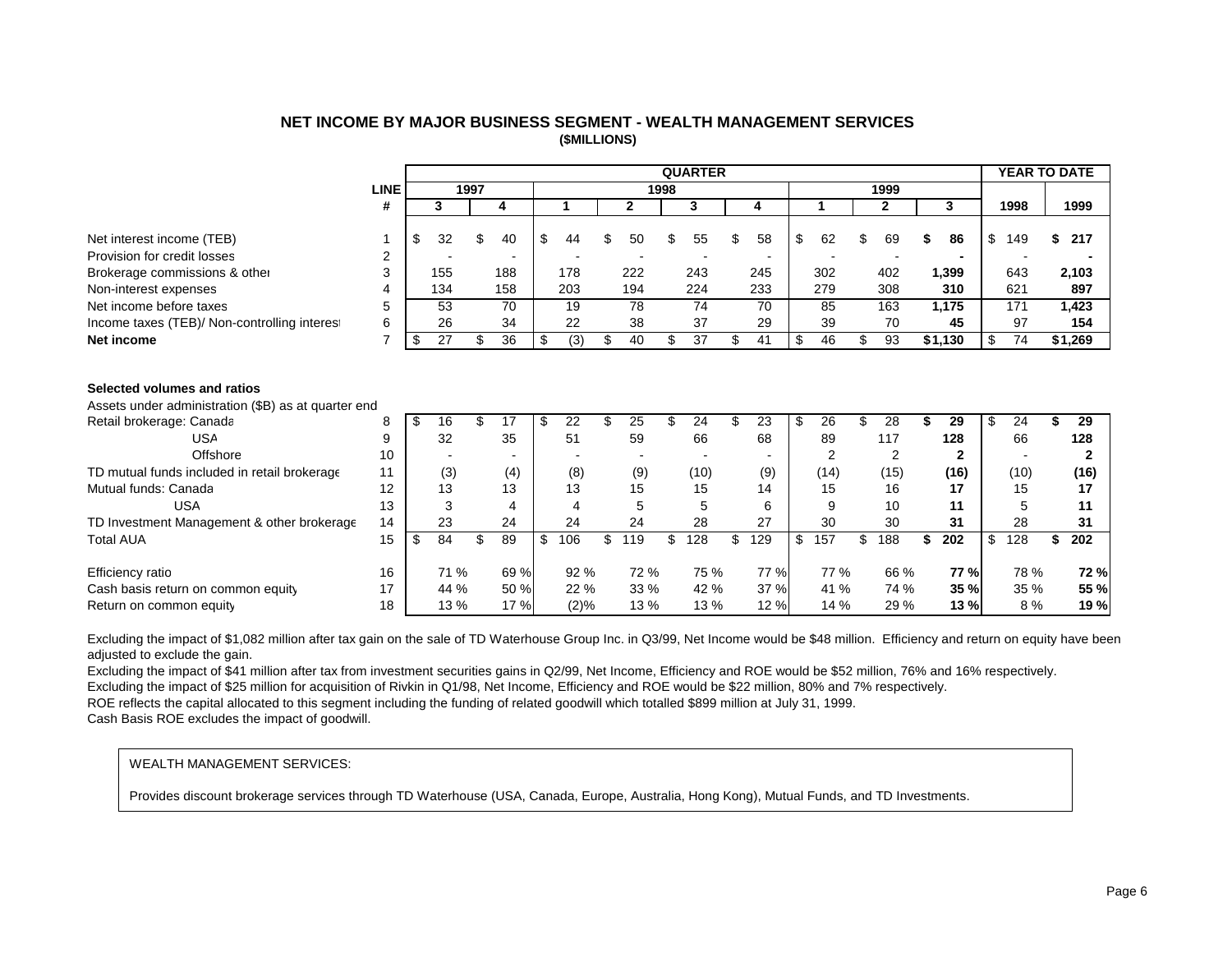#### **NET INCOME BY MAJOR BUSINESS SEGMENT - CORPORATE AND INVESTMENT BANKING (\$MILLIONS)**

<span id="page-8-0"></span>

|                                                                                                   |             |                       |      |                  |                        |                        |      | <b>QUARTER</b>   |     |                  |    |                  |     |                  |   |                  | <b>YEAR TO DATE</b>      |   |                    |
|---------------------------------------------------------------------------------------------------|-------------|-----------------------|------|------------------|------------------------|------------------------|------|------------------|-----|------------------|----|------------------|-----|------------------|---|------------------|--------------------------|---|--------------------|
|                                                                                                   | <b>LINE</b> |                       | 1997 |                  |                        |                        | 1998 |                  |     |                  |    |                  |     | 1999             |   |                  |                          |   |                    |
|                                                                                                   | #           | 3                     |      | 4                |                        | $\mathbf{2}$           |      | 3                |     | 4                |    |                  |     | $\mathbf{2}$     |   | 3                | 1998                     |   | 1999               |
| Net interest income (TEB)<br>Provision for credit losses<br>Trading, underwriting & advisory fees | 2<br>3      | \$<br>187<br>3<br>269 | \$.  | 276<br>54<br>425 | \$<br>263<br>20<br>264 | \$<br>249<br>20<br>349 |      | 253<br>25<br>491 | \$. | 264<br>27<br>112 | \$ | 282<br>30<br>353 | \$. | 202<br>30<br>371 | S | 178<br>13<br>445 | \$<br>765<br>65<br>1,104 | S | 662<br>73<br>1,169 |
| Non-interest expenses                                                                             | 4           | 188                   |      | 240              | 205                    | 250                    |      | 252              |     | 274              |    | 240              |     | 252              |   | 285              | 707                      |   | 777                |
| Net income before taxes<br>Income taxes (TEB)                                                     | 5<br>6      | 265<br>109            |      | 407<br>169       | 302<br>118             | 328<br>144             |      | 467<br>209       |     | 75<br>24         |    | 365<br>154       |     | 291<br>128       |   | 325<br>133       | 1,097<br>471             |   | 981<br>415         |
| Net income                                                                                        |             | \$<br>156             | \$   | 238              | \$<br>184              | \$<br>184              | \$   | 258              | \$. | 51               | \$ | 211              | \$  | 163              |   | 192              | \$<br>626                |   | 566                |
| Selected volumes and ratios                                                                       |             |                       |      |                  |                        |                        |      |                  |     |                  |    |                  |     |                  |   |                  |                          |   |                    |
| Securities purchased under resale agreements (\$B)                                                | 8           | \$<br>23              |      | 23               | \$<br>27               | \$<br>29               |      | 33               |     | 12               | S  | 23               |     | 21               |   | 28               | \$<br>33                 |   | 28                 |
| Trading securities (\$B)                                                                          | 9           | 18                    |      | 21               | 25                     | 31                     |      | 44               |     | 37               |    | 47               |     | 48               |   | 52               | 44                       |   | 52                 |
| Short sales of securities (\$B)                                                                   | 10          | 8                     |      | 10               | 9                      | 10                     |      | 16               |     | 13               |    | 16               |     | 16               |   | 23               | 16                       |   | 23                 |
| Securities sold under repurchase agreements (\$B)<br>Average loans and customers' liability under | 11          | 19                    |      | 15               | 19                     | 21                     |      | 24               |     | 8                |    | 16               |     | 15               |   | 19               | 24                       |   | 19                 |
| acceptances (\$B)                                                                                 | 12          | 27                    |      | 27               | 29                     | 29                     |      | 28               |     | 30               |    | 33               |     | 32               |   | 28               | 29                       |   | 31                 |
| Efficiency ratio                                                                                  | 13          | 41 %                  |      | 34 %             | 39 %                   | 42 %                   |      | 34 %             |     | 73 %             |    | 38 %             |     | 44 %             |   | 46 %             | 38 %                     |   | 42 %               |
| Return on common equity                                                                           | 14          | 17 %                  |      | 27 %             | 18 %                   | 18 %                   |      | 26 %             |     | 4 %              |    | 20 %             |     | 16 %             |   | 20 %             | 21 %                     |   | 19 %               |

Excluding the impact of \$35 million after tax one-time security gains in Q1/99, Net Income, Efficiency and ROE would be \$176 million, 42% and 16% respectively. Excluding the impact of \$200 million special security gains in Q3/98, Net Income, Efficiency and ROE would be \$150 million, 46%, and 15% respectively. Excluding the impact of \$29 million after tax sale of payroll in Q1/98, Net Income, Efficiency and ROE would be \$155 million, 43%, and 16% respectively. Excluding the impact of \$200 million special security gains in Q4/97, Net Income, Efficiency and ROE would be \$124 million, 48%, and 14% respectively.

#### CORPORATE AND INVESTMENT BANKING:

Provides a full range of investment banking, merchant banking, mergers and acquistion advisory, fixed income, foreign exchange, derivative products, high yield, money market, equities, and corporate banking services, including loan syndications, to our borrowing, investing and issuing clients in Canada, the U.S.A., Europe, Australia, Latin America and Asia. The segment also includes the results of the Bank's Head Office investment portfolios and certain Head Office treasury activities.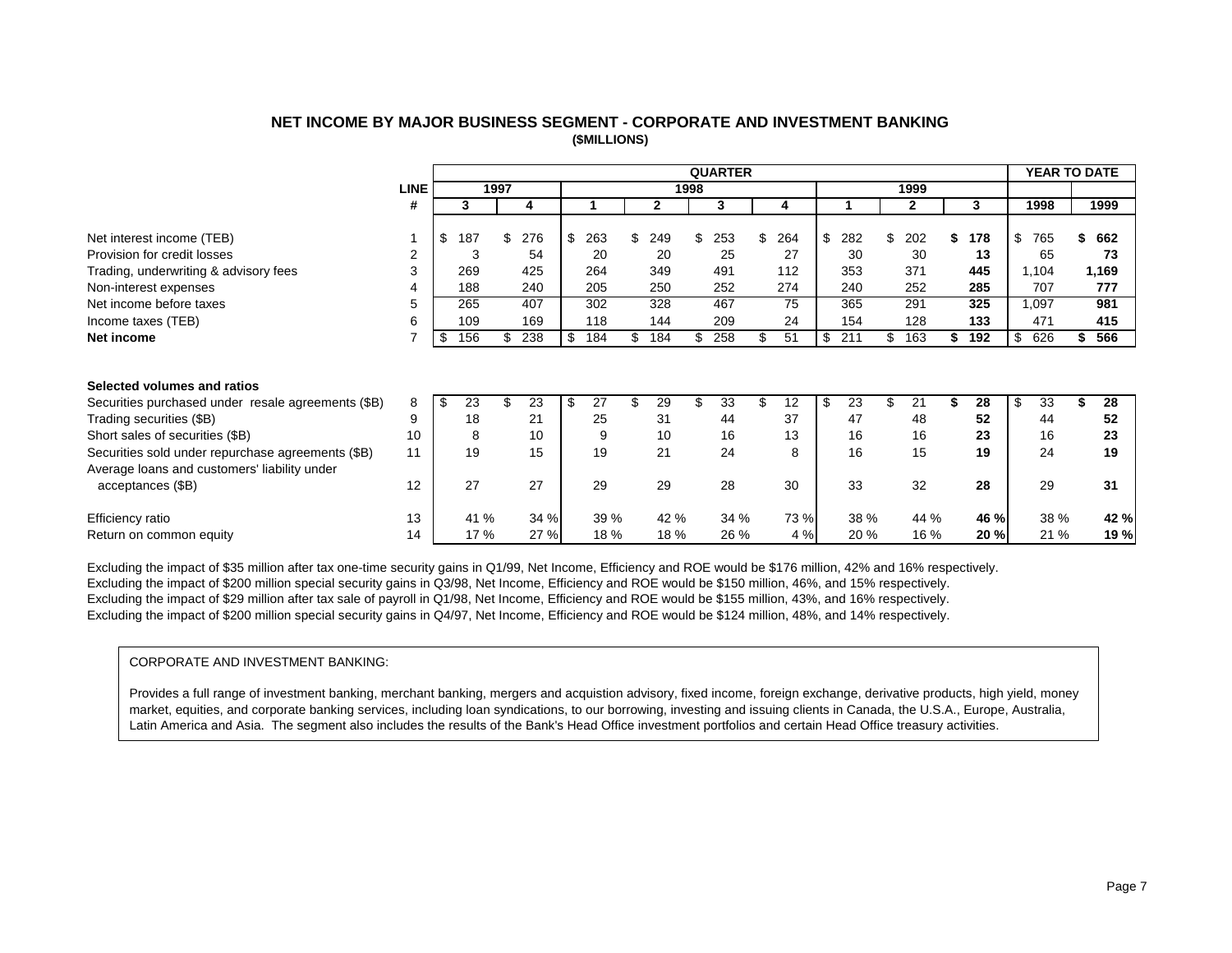#### **NII, MARGINS, RATES AND OTHER STATISTICS (\$MILLIONS)**

<span id="page-9-0"></span>

| 1997<br>1998<br>1999<br><b>LINE</b><br>3<br>1998<br>1999<br>#<br>3<br>4<br>1<br>$\overline{2}$<br>4<br>$\mathbf{1}$<br>$\overline{2}$<br>3<br>Net interest income<br>\$<br>702<br>\$<br>751<br>\$<br>760<br>\$<br>\$<br>736<br>\$<br>728<br>\$<br>793<br>\$<br>704<br>727<br>\$<br>2,213<br>\$<br>2,224<br>717<br>\$<br>Net interest income<br>1<br>$\overline{c}$<br>52<br>TEB adjustment<br>37<br>47<br>50<br>55<br>48<br>46<br>45<br>48<br>145<br>153<br>3<br>739<br>798<br>810<br>$\overline{772}$<br>784<br>774<br>838<br>752<br>779<br>\$<br>\$<br>\$<br>\$<br>\$<br>\$<br>\$<br>\$<br>2,366<br>2,369<br>Net interest income (TEB)<br>\$<br>\$<br>\$<br>Average assets<br>\$145,776<br>\$155,213<br>\$184,020<br>\$129,765<br>\$136,739<br>\$165,392<br>\$178,398<br>\$181,123<br>\$181,156<br>\$189,687<br>\$155,462<br>Average earning assets<br>4<br>5<br>151,325<br>157,557<br>172,931<br>184,173<br>196,746<br>208,343<br>211,978<br>208,714<br>216,528<br>184,623<br>212,447<br>Average total assets<br>Trading related income (TEB)*<br>S<br>98<br>58<br>\$<br>121<br>104<br>113<br>76<br>142<br>\$<br>125<br>283<br>343<br>Interest rate and credit portfolios<br>6<br>\$<br>64<br>\$<br>\$<br>\$<br>\$<br>\$<br>\$<br>\$<br>21<br>20<br>32<br>24<br>33<br>35<br>29<br>Foreign exchange portfolios<br>$\overline{7}$<br>23<br>47<br>79<br>111<br>Equity and other portfolios<br>8<br>15<br>23<br>20<br>43<br>10<br>(113)<br>55<br>36<br>$\overline{7}$<br>73<br>98<br>178<br>9<br>\$<br>100<br>\$<br>141<br>110<br>\$<br>188<br>\$<br>137<br>\$<br>33<br>\$<br>\$<br>213<br>\$<br>161<br>435<br>\$<br>552<br>Total trading income<br>\$<br>\$<br>Impact on NII from impaired loans<br>Reduction/(increase) in NII from impaired loans<br>37<br>47<br>17<br>\$<br>15<br>11<br>\$<br>17<br>9<br>\$<br>16<br>15<br>\$<br>15<br>\$<br>17<br>\$<br>Gross<br>10<br>\$<br>\$<br>\$<br>\$<br>\$<br>11<br>(2)<br>(4)<br>(4)<br>(4)<br>(3)<br>(3)<br>Recoveries<br>(4)<br>(4)<br>(3)<br>(12)<br>(9)<br>13<br>13<br>13<br>12<br>12<br>12<br>25<br>12<br>\$<br>\$<br>$\overline{7}$<br>\$<br>\$<br>5<br>\$<br>\$<br>\$<br>\$<br>14<br>\$<br>38<br>Net reduction/(increase)<br>\$<br>\$<br>Net interest margin |                                               |    |        |        |       |       | <b>QUARTER</b> |       |        |       |       | <b>YEAR TO DATE</b> |       |
|-----------------------------------------------------------------------------------------------------------------------------------------------------------------------------------------------------------------------------------------------------------------------------------------------------------------------------------------------------------------------------------------------------------------------------------------------------------------------------------------------------------------------------------------------------------------------------------------------------------------------------------------------------------------------------------------------------------------------------------------------------------------------------------------------------------------------------------------------------------------------------------------------------------------------------------------------------------------------------------------------------------------------------------------------------------------------------------------------------------------------------------------------------------------------------------------------------------------------------------------------------------------------------------------------------------------------------------------------------------------------------------------------------------------------------------------------------------------------------------------------------------------------------------------------------------------------------------------------------------------------------------------------------------------------------------------------------------------------------------------------------------------------------------------------------------------------------------------------------------------------------------------------------------------------------------------------------------------------------------------------------------------------------------------------------------------------------------------------------------------------------------------------------------------------------------------------------------------|-----------------------------------------------|----|--------|--------|-------|-------|----------------|-------|--------|-------|-------|---------------------|-------|
|                                                                                                                                                                                                                                                                                                                                                                                                                                                                                                                                                                                                                                                                                                                                                                                                                                                                                                                                                                                                                                                                                                                                                                                                                                                                                                                                                                                                                                                                                                                                                                                                                                                                                                                                                                                                                                                                                                                                                                                                                                                                                                                                                                                                                 |                                               |    |        |        |       |       |                |       |        |       |       |                     |       |
|                                                                                                                                                                                                                                                                                                                                                                                                                                                                                                                                                                                                                                                                                                                                                                                                                                                                                                                                                                                                                                                                                                                                                                                                                                                                                                                                                                                                                                                                                                                                                                                                                                                                                                                                                                                                                                                                                                                                                                                                                                                                                                                                                                                                                 |                                               |    |        |        |       |       |                |       |        |       |       |                     |       |
|                                                                                                                                                                                                                                                                                                                                                                                                                                                                                                                                                                                                                                                                                                                                                                                                                                                                                                                                                                                                                                                                                                                                                                                                                                                                                                                                                                                                                                                                                                                                                                                                                                                                                                                                                                                                                                                                                                                                                                                                                                                                                                                                                                                                                 |                                               |    |        |        |       |       |                |       |        |       |       |                     |       |
|                                                                                                                                                                                                                                                                                                                                                                                                                                                                                                                                                                                                                                                                                                                                                                                                                                                                                                                                                                                                                                                                                                                                                                                                                                                                                                                                                                                                                                                                                                                                                                                                                                                                                                                                                                                                                                                                                                                                                                                                                                                                                                                                                                                                                 |                                               |    |        |        |       |       |                |       |        |       |       |                     |       |
|                                                                                                                                                                                                                                                                                                                                                                                                                                                                                                                                                                                                                                                                                                                                                                                                                                                                                                                                                                                                                                                                                                                                                                                                                                                                                                                                                                                                                                                                                                                                                                                                                                                                                                                                                                                                                                                                                                                                                                                                                                                                                                                                                                                                                 |                                               |    |        |        |       |       |                |       |        |       |       |                     |       |
|                                                                                                                                                                                                                                                                                                                                                                                                                                                                                                                                                                                                                                                                                                                                                                                                                                                                                                                                                                                                                                                                                                                                                                                                                                                                                                                                                                                                                                                                                                                                                                                                                                                                                                                                                                                                                                                                                                                                                                                                                                                                                                                                                                                                                 |                                               |    |        |        |       |       |                |       |        |       |       |                     |       |
|                                                                                                                                                                                                                                                                                                                                                                                                                                                                                                                                                                                                                                                                                                                                                                                                                                                                                                                                                                                                                                                                                                                                                                                                                                                                                                                                                                                                                                                                                                                                                                                                                                                                                                                                                                                                                                                                                                                                                                                                                                                                                                                                                                                                                 |                                               |    |        |        |       |       |                |       |        |       |       |                     |       |
|                                                                                                                                                                                                                                                                                                                                                                                                                                                                                                                                                                                                                                                                                                                                                                                                                                                                                                                                                                                                                                                                                                                                                                                                                                                                                                                                                                                                                                                                                                                                                                                                                                                                                                                                                                                                                                                                                                                                                                                                                                                                                                                                                                                                                 |                                               |    |        |        |       |       |                |       |        |       |       |                     |       |
|                                                                                                                                                                                                                                                                                                                                                                                                                                                                                                                                                                                                                                                                                                                                                                                                                                                                                                                                                                                                                                                                                                                                                                                                                                                                                                                                                                                                                                                                                                                                                                                                                                                                                                                                                                                                                                                                                                                                                                                                                                                                                                                                                                                                                 |                                               |    |        |        |       |       |                |       |        |       |       |                     |       |
|                                                                                                                                                                                                                                                                                                                                                                                                                                                                                                                                                                                                                                                                                                                                                                                                                                                                                                                                                                                                                                                                                                                                                                                                                                                                                                                                                                                                                                                                                                                                                                                                                                                                                                                                                                                                                                                                                                                                                                                                                                                                                                                                                                                                                 |                                               |    |        |        |       |       |                |       |        |       |       |                     |       |
|                                                                                                                                                                                                                                                                                                                                                                                                                                                                                                                                                                                                                                                                                                                                                                                                                                                                                                                                                                                                                                                                                                                                                                                                                                                                                                                                                                                                                                                                                                                                                                                                                                                                                                                                                                                                                                                                                                                                                                                                                                                                                                                                                                                                                 |                                               |    |        |        |       |       |                |       |        |       |       |                     |       |
|                                                                                                                                                                                                                                                                                                                                                                                                                                                                                                                                                                                                                                                                                                                                                                                                                                                                                                                                                                                                                                                                                                                                                                                                                                                                                                                                                                                                                                                                                                                                                                                                                                                                                                                                                                                                                                                                                                                                                                                                                                                                                                                                                                                                                 |                                               |    |        |        |       |       |                |       |        |       |       |                     |       |
|                                                                                                                                                                                                                                                                                                                                                                                                                                                                                                                                                                                                                                                                                                                                                                                                                                                                                                                                                                                                                                                                                                                                                                                                                                                                                                                                                                                                                                                                                                                                                                                                                                                                                                                                                                                                                                                                                                                                                                                                                                                                                                                                                                                                                 |                                               |    |        |        |       |       |                |       |        |       |       |                     |       |
|                                                                                                                                                                                                                                                                                                                                                                                                                                                                                                                                                                                                                                                                                                                                                                                                                                                                                                                                                                                                                                                                                                                                                                                                                                                                                                                                                                                                                                                                                                                                                                                                                                                                                                                                                                                                                                                                                                                                                                                                                                                                                                                                                                                                                 |                                               |    |        |        |       |       |                |       |        |       |       |                     |       |
|                                                                                                                                                                                                                                                                                                                                                                                                                                                                                                                                                                                                                                                                                                                                                                                                                                                                                                                                                                                                                                                                                                                                                                                                                                                                                                                                                                                                                                                                                                                                                                                                                                                                                                                                                                                                                                                                                                                                                                                                                                                                                                                                                                                                                 |                                               |    |        |        |       |       |                |       |        |       |       |                     |       |
|                                                                                                                                                                                                                                                                                                                                                                                                                                                                                                                                                                                                                                                                                                                                                                                                                                                                                                                                                                                                                                                                                                                                                                                                                                                                                                                                                                                                                                                                                                                                                                                                                                                                                                                                                                                                                                                                                                                                                                                                                                                                                                                                                                                                                 |                                               |    |        |        |       |       |                |       |        |       |       |                     |       |
|                                                                                                                                                                                                                                                                                                                                                                                                                                                                                                                                                                                                                                                                                                                                                                                                                                                                                                                                                                                                                                                                                                                                                                                                                                                                                                                                                                                                                                                                                                                                                                                                                                                                                                                                                                                                                                                                                                                                                                                                                                                                                                                                                                                                                 |                                               |    |        |        |       |       |                |       |        |       |       |                     |       |
|                                                                                                                                                                                                                                                                                                                                                                                                                                                                                                                                                                                                                                                                                                                                                                                                                                                                                                                                                                                                                                                                                                                                                                                                                                                                                                                                                                                                                                                                                                                                                                                                                                                                                                                                                                                                                                                                                                                                                                                                                                                                                                                                                                                                                 |                                               |    |        |        |       |       |                |       |        |       |       |                     |       |
|                                                                                                                                                                                                                                                                                                                                                                                                                                                                                                                                                                                                                                                                                                                                                                                                                                                                                                                                                                                                                                                                                                                                                                                                                                                                                                                                                                                                                                                                                                                                                                                                                                                                                                                                                                                                                                                                                                                                                                                                                                                                                                                                                                                                                 |                                               |    |        |        |       |       |                |       |        |       |       |                     |       |
|                                                                                                                                                                                                                                                                                                                                                                                                                                                                                                                                                                                                                                                                                                                                                                                                                                                                                                                                                                                                                                                                                                                                                                                                                                                                                                                                                                                                                                                                                                                                                                                                                                                                                                                                                                                                                                                                                                                                                                                                                                                                                                                                                                                                                 |                                               |    |        |        |       |       |                |       |        |       |       |                     |       |
|                                                                                                                                                                                                                                                                                                                                                                                                                                                                                                                                                                                                                                                                                                                                                                                                                                                                                                                                                                                                                                                                                                                                                                                                                                                                                                                                                                                                                                                                                                                                                                                                                                                                                                                                                                                                                                                                                                                                                                                                                                                                                                                                                                                                                 |                                               |    |        |        |       |       |                |       |        |       |       |                     |       |
|                                                                                                                                                                                                                                                                                                                                                                                                                                                                                                                                                                                                                                                                                                                                                                                                                                                                                                                                                                                                                                                                                                                                                                                                                                                                                                                                                                                                                                                                                                                                                                                                                                                                                                                                                                                                                                                                                                                                                                                                                                                                                                                                                                                                                 |                                               |    |        |        |       |       |                |       |        |       |       |                     |       |
|                                                                                                                                                                                                                                                                                                                                                                                                                                                                                                                                                                                                                                                                                                                                                                                                                                                                                                                                                                                                                                                                                                                                                                                                                                                                                                                                                                                                                                                                                                                                                                                                                                                                                                                                                                                                                                                                                                                                                                                                                                                                                                                                                                                                                 |                                               |    |        |        |       |       |                |       |        |       |       |                     |       |
|                                                                                                                                                                                                                                                                                                                                                                                                                                                                                                                                                                                                                                                                                                                                                                                                                                                                                                                                                                                                                                                                                                                                                                                                                                                                                                                                                                                                                                                                                                                                                                                                                                                                                                                                                                                                                                                                                                                                                                                                                                                                                                                                                                                                                 |                                               |    |        |        |       |       |                |       |        |       |       |                     |       |
|                                                                                                                                                                                                                                                                                                                                                                                                                                                                                                                                                                                                                                                                                                                                                                                                                                                                                                                                                                                                                                                                                                                                                                                                                                                                                                                                                                                                                                                                                                                                                                                                                                                                                                                                                                                                                                                                                                                                                                                                                                                                                                                                                                                                                 | N.I.I. (TEB) as a % of average earning assets | 13 | 2.26 % | 2.31 % | 2.21% | 2.04% | 1.88%          | 1.72% | 1.84 % | 1.70% | 1.63% | 2.03%               | 1.72% |
| N.I.I. (TEB) as a % of average total assets<br>14<br>1.94<br>2.01<br>1.86<br>1.72<br>1.58<br>1.47<br>1.57<br>1.48<br>1.43<br>1.71<br>1.49                                                                                                                                                                                                                                                                                                                                                                                                                                                                                                                                                                                                                                                                                                                                                                                                                                                                                                                                                                                                                                                                                                                                                                                                                                                                                                                                                                                                                                                                                                                                                                                                                                                                                                                                                                                                                                                                                                                                                                                                                                                                       |                                               |    |        |        |       |       |                |       |        |       |       |                     |       |
|                                                                                                                                                                                                                                                                                                                                                                                                                                                                                                                                                                                                                                                                                                                                                                                                                                                                                                                                                                                                                                                                                                                                                                                                                                                                                                                                                                                                                                                                                                                                                                                                                                                                                                                                                                                                                                                                                                                                                                                                                                                                                                                                                                                                                 |                                               |    |        |        |       |       |                |       |        |       |       |                     |       |
| Effective tax rates**                                                                                                                                                                                                                                                                                                                                                                                                                                                                                                                                                                                                                                                                                                                                                                                                                                                                                                                                                                                                                                                                                                                                                                                                                                                                                                                                                                                                                                                                                                                                                                                                                                                                                                                                                                                                                                                                                                                                                                                                                                                                                                                                                                                           |                                               |    |        |        |       |       |                |       |        |       |       |                     |       |
| 37.1 %<br>34.9%<br>40.2%<br>38.4%<br>35.5%<br>35.5%<br>34.9%<br>36.8%<br>38.1%<br>Published<br>21.7%<br>15                                                                                                                                                                                                                                                                                                                                                                                                                                                                                                                                                                                                                                                                                                                                                                                                                                                                                                                                                                                                                                                                                                                                                                                                                                                                                                                                                                                                                                                                                                                                                                                                                                                                                                                                                                                                                                                                                                                                                                                                                                                                                                      |                                               |    |        |        |       |       |                |       |        |       |       |                     | 35.8% |
| <b>TEB</b><br>32.3<br>41.0<br>16<br>41.7<br>41.2<br>45.7<br>44.5<br>41.8<br>41.0<br>40.4<br>41.6<br>44.1                                                                                                                                                                                                                                                                                                                                                                                                                                                                                                                                                                                                                                                                                                                                                                                                                                                                                                                                                                                                                                                                                                                                                                                                                                                                                                                                                                                                                                                                                                                                                                                                                                                                                                                                                                                                                                                                                                                                                                                                                                                                                                        |                                               |    |        |        |       |       |                |       |        |       |       |                     |       |
|                                                                                                                                                                                                                                                                                                                                                                                                                                                                                                                                                                                                                                                                                                                                                                                                                                                                                                                                                                                                                                                                                                                                                                                                                                                                                                                                                                                                                                                                                                                                                                                                                                                                                                                                                                                                                                                                                                                                                                                                                                                                                                                                                                                                                 |                                               |    |        |        |       |       |                |       |        |       |       |                     |       |
| Number of common shares outstanding (millions)                                                                                                                                                                                                                                                                                                                                                                                                                                                                                                                                                                                                                                                                                                                                                                                                                                                                                                                                                                                                                                                                                                                                                                                                                                                                                                                                                                                                                                                                                                                                                                                                                                                                                                                                                                                                                                                                                                                                                                                                                                                                                                                                                                  |                                               |    |        |        |       |       |                |       |        |       |       |                     |       |
| 594.6<br>593.9<br>593.9<br>593.9<br>594.1<br>594.1<br>594.2<br>594.4<br>594.5<br>594.6<br>594.1<br>At end of period<br>17                                                                                                                                                                                                                                                                                                                                                                                                                                                                                                                                                                                                                                                                                                                                                                                                                                                                                                                                                                                                                                                                                                                                                                                                                                                                                                                                                                                                                                                                                                                                                                                                                                                                                                                                                                                                                                                                                                                                                                                                                                                                                       |                                               |    |        |        |       |       |                |       |        |       |       |                     |       |
| 18<br>593.8<br>593.8<br>594.0<br>594.0<br>594.1<br>594.2<br>594.4<br>594.4<br>594.5<br>594.0<br>594.4<br>Average for period                                                                                                                                                                                                                                                                                                                                                                                                                                                                                                                                                                                                                                                                                                                                                                                                                                                                                                                                                                                                                                                                                                                                                                                                                                                                                                                                                                                                                                                                                                                                                                                                                                                                                                                                                                                                                                                                                                                                                                                                                                                                                     |                                               |    |        |        |       |       |                |       |        |       |       |                     |       |
| <b>Asset securitization</b>                                                                                                                                                                                                                                                                                                                                                                                                                                                                                                                                                                                                                                                                                                                                                                                                                                                                                                                                                                                                                                                                                                                                                                                                                                                                                                                                                                                                                                                                                                                                                                                                                                                                                                                                                                                                                                                                                                                                                                                                                                                                                                                                                                                     |                                               |    |        |        |       |       |                |       |        |       |       |                     |       |
|                                                                                                                                                                                                                                                                                                                                                                                                                                                                                                                                                                                                                                                                                                                                                                                                                                                                                                                                                                                                                                                                                                                                                                                                                                                                                                                                                                                                                                                                                                                                                                                                                                                                                                                                                                                                                                                                                                                                                                                                                                                                                                                                                                                                                 |                                               |    |        |        |       |       |                |       |        |       |       |                     |       |
| Securitized during the quarter<br>816<br>799<br>471<br>498<br>582<br>382<br>969<br>382<br>19<br>$\sim$<br>$\sim$<br>$\sim$                                                                                                                                                                                                                                                                                                                                                                                                                                                                                                                                                                                                                                                                                                                                                                                                                                                                                                                                                                                                                                                                                                                                                                                                                                                                                                                                                                                                                                                                                                                                                                                                                                                                                                                                                                                                                                                                                                                                                                                                                                                                                      |                                               |    |        |        |       |       |                |       |        |       |       |                     |       |
| Mortgages - conventional<br>20<br>500<br>404<br>904<br>$\overline{\phantom{a}}$                                                                                                                                                                                                                                                                                                                                                                                                                                                                                                                                                                                                                                                                                                                                                                                                                                                                                                                                                                                                                                                                                                                                                                                                                                                                                                                                                                                                                                                                                                                                                                                                                                                                                                                                                                                                                                                                                                                                                                                                                                                                                                                                 |                                               |    |        |        |       |       |                |       |        |       |       |                     |       |
| Mortgages - MBS pools<br><b>Credit Cards</b><br>21<br>1,140<br>560<br>325<br>1,140<br>325<br>$\overline{a}$<br>L.<br>÷,                                                                                                                                                                                                                                                                                                                                                                                                                                                                                                                                                                                                                                                                                                                                                                                                                                                                                                                                                                                                                                                                                                                                                                                                                                                                                                                                                                                                                                                                                                                                                                                                                                                                                                                                                                                                                                                                                                                                                                                                                                                                                         |                                               |    |        |        |       |       |                |       |        |       |       |                     |       |
|                                                                                                                                                                                                                                                                                                                                                                                                                                                                                                                                                                                                                                                                                                                                                                                                                                                                                                                                                                                                                                                                                                                                                                                                                                                                                                                                                                                                                                                                                                                                                                                                                                                                                                                                                                                                                                                                                                                                                                                                                                                                                                                                                                                                                 |                                               |    |        |        |       |       |                |       |        |       |       |                     |       |
| 3,723<br>1,151<br>1,901<br>2,305<br>2,715<br>4,721<br>5,044<br>5,207<br>5,811<br>3,723<br>5,811<br>Outstanding at period end<br>22                                                                                                                                                                                                                                                                                                                                                                                                                                                                                                                                                                                                                                                                                                                                                                                                                                                                                                                                                                                                                                                                                                                                                                                                                                                                                                                                                                                                                                                                                                                                                                                                                                                                                                                                                                                                                                                                                                                                                                                                                                                                              |                                               |    |        |        |       |       |                |       |        |       |       |                     |       |
|                                                                                                                                                                                                                                                                                                                                                                                                                                                                                                                                                                                                                                                                                                                                                                                                                                                                                                                                                                                                                                                                                                                                                                                                                                                                                                                                                                                                                                                                                                                                                                                                                                                                                                                                                                                                                                                                                                                                                                                                                                                                                                                                                                                                                 |                                               |    |        |        |       |       |                |       |        |       |       |                     |       |
| Income statement impact                                                                                                                                                                                                                                                                                                                                                                                                                                                                                                                                                                                                                                                                                                                                                                                                                                                                                                                                                                                                                                                                                                                                                                                                                                                                                                                                                                                                                                                                                                                                                                                                                                                                                                                                                                                                                                                                                                                                                                                                                                                                                                                                                                                         |                                               |    |        |        |       |       |                |       |        |       |       |                     |       |
| (3)<br>(33)<br>(31)<br>(33)<br>(39)<br>(13)<br>(103)<br>Net interest income<br>\$<br>(2)<br>\$<br>\$<br>(4)<br>\$<br>(4)<br>\$<br>(5)<br>\$<br>\$<br>\$<br>\$<br>\$<br>23<br>\$                                                                                                                                                                                                                                                                                                                                                                                                                                                                                                                                                                                                                                                                                                                                                                                                                                                                                                                                                                                                                                                                                                                                                                                                                                                                                                                                                                                                                                                                                                                                                                                                                                                                                                                                                                                                                                                                                                                                                                                                                                 |                                               |    |        |        |       |       |                |       |        |       |       |                     |       |
| 24<br>2<br>3<br>$\overline{4}$<br>24<br>15<br>18<br>24<br>9<br>57<br>Other income                                                                                                                                                                                                                                                                                                                                                                                                                                                                                                                                                                                                                                                                                                                                                                                                                                                                                                                                                                                                                                                                                                                                                                                                                                                                                                                                                                                                                                                                                                                                                                                                                                                                                                                                                                                                                                                                                                                                                                                                                                                                                                                               |                                               |    |        |        |       |       |                |       |        |       |       |                     |       |
| 25<br>(13)<br>(12)<br>Provision for credit losses<br>(10)<br>(14)<br>(39)                                                                                                                                                                                                                                                                                                                                                                                                                                                                                                                                                                                                                                                                                                                                                                                                                                                                                                                                                                                                                                                                                                                                                                                                                                                                                                                                                                                                                                                                                                                                                                                                                                                                                                                                                                                                                                                                                                                                                                                                                                                                                                                                       |                                               |    |        |        |       |       |                |       |        |       |       |                     |       |
| 26<br>\$<br>(2)<br>\$<br>$\overline{(3)}$<br>\$<br>(2)<br>\$<br>(1)<br>\$<br>(1)<br>\$<br>\$<br>$\overline{(3)}$<br>\$<br>(3)<br>\$<br>(1)<br>\$<br>(4)<br>\$<br>(7)<br>Total impact<br>$\mathbf 1$                                                                                                                                                                                                                                                                                                                                                                                                                                                                                                                                                                                                                                                                                                                                                                                                                                                                                                                                                                                                                                                                                                                                                                                                                                                                                                                                                                                                                                                                                                                                                                                                                                                                                                                                                                                                                                                                                                                                                                                                             |                                               |    |        |        |       |       |                |       |        |       |       |                     |       |

\* Includes trading-related income reported in net interest and other income.

\*\* Excludes gain on sale of TD Waterhouse in Q3/99.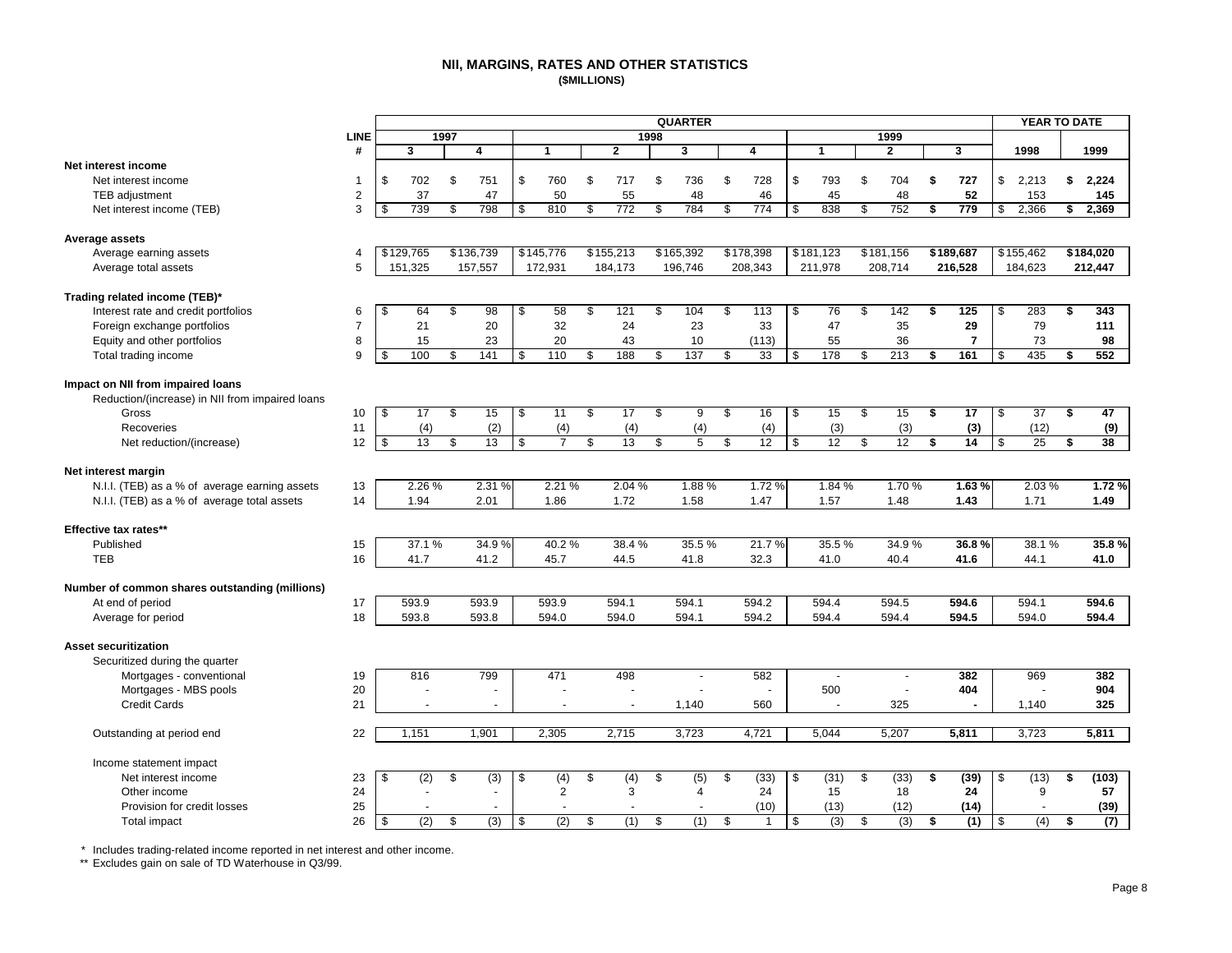# **INTEREST RATE SENSITIVITY, SECURITIES, DEFERRED REVENUE AND GOODWILL / INTANGIBLES (\$MILLIONS)**

<span id="page-10-0"></span>

|                                                                     |             |             |      |                 |     |          |     |                  |      | <b>AS AT QUARTER END</b> |            |     |                  |     |              |      |       |
|---------------------------------------------------------------------|-------------|-------------|------|-----------------|-----|----------|-----|------------------|------|--------------------------|------------|-----|------------------|-----|--------------|------|-------|
|                                                                     | <b>LINE</b> |             | 1997 |                 |     |          |     |                  | 1998 |                          |            |     |                  |     | 1999         |      |       |
|                                                                     | #           | 3           |      | 4               |     |          |     | $\mathbf{2}$     |      | 3                        | 4          |     | 1                |     | $\mathbf{2}$ |      | 3     |
| Interest sensitive (asset) liability gap within 1 year (\$billions) |             | \$<br>6.7   | \$   | 6.9             | \$  | 5.1      | \$  | 4.9              | \$   | 1.0                      | \$<br>1.5  | \$  | $(3.8)$ \$       |     | $(4.4)$ \$   |      | 0.9   |
| After tax impact of 1% increase in interest rates on                |             |             |      |                 |     |          |     |                  |      |                          |            |     |                  |     |              |      |       |
| Common shareholders' equity                                         | 2           | \$<br>(159) | \$   | (173)           | \$  | (132)    | -\$ | (130)            | -\$  | (77)                     | \$<br>(74) | \$  | (112)            | \$  | (126)        | -\$  | (156) |
| Annual net income                                                   | 3           | (17)        |      | (15)            |     | 3        |     | (6)              |      | 13                       | 38         |     | 5                |     | (2)          |      | (14)  |
| Securities - surplus (deficit) over book                            |             |             |      |                 |     |          |     |                  |      |                          |            |     |                  |     |              |      |       |
| Canadian governments                                                | 4           | \$<br>(2)   | \$   | 17 <sup>1</sup> | \$  | $(7)$ \$ |     | $\overline{(6)}$ | \$   | $\overline{(6)}$         | \$<br>(1)  | \$  | $\overline{(2)}$ | -\$ | $(2)$ \$     |      | (10)  |
| U.S. federal government                                             | 5           |             |      |                 |     |          |     | 4                |      |                          |            |     |                  |     |              |      | (1)   |
| Corporate bonds/debentures/commercial paper                         | 6           | 19          |      | (3)             |     | (11)     |     | (8)              |      | (13)                     | (5)        |     | 3                |     | (2)          |      | 10    |
| <b>Preferred shares</b>                                             |             | 52          |      | 59              |     | 43       |     | 43               |      | 42                       | 17         |     | 19               |     | 17           |      | 13    |
| Common & equivalents                                                | 8           | 824         |      | 600             |     | 727      |     | 932              |      | 746                      | 459        |     | 880              |     | 1,521        |      | 1,227 |
| <b>Total</b>                                                        | 9           | \$<br>893   | \$   | 674             | \$  | 753      | \$  | 965              | -\$  | 770                      | \$<br>477  | \$  | 900              | \$  | 1,534        | - \$ | 1,239 |
| Deferred revenues                                                   |             |             |      |                 |     |          |     |                  |      |                          |            |     |                  |     |              |      |       |
| <b>Credit fees</b>                                                  | 10          | \$<br>136   | \$   | 118             | \$  | 127      | -\$ | 145              | \$   | 128                      | \$<br>142  | \$  | 183              | \$  | 141          | -\$  | 139   |
| <b>Derivatives</b>                                                  | 11          | 116         |      | 111             |     | 120      |     | 130              |      | 135                      | 133        |     | 134              |     | 142          |      | 145   |
| Total                                                               | 12          | \$<br>252   | \$   | 229             | \$  | 247      | -\$ | $\overline{275}$ | \$   | $\overline{263}$         | \$<br>275  | \$  | 317              | -\$ | 283          | -\$  | 284   |
| <b>Goodwill / Intangibles</b>                                       |             |             |      |                 |     |          |     |                  |      |                          |            |     |                  |     |              |      |       |
| At beginning of period                                              | 13          | \$<br>531   | \$   | 517             | -\$ | 522S     |     | 756              | -\$  | 734                      | \$<br>915  | \$. | 958              | -\$ | 928          | -\$  | 882   |
| Arising during the period                                           | 14          |             |      |                 |     | 227      |     |                  |      | 151                      | 37         |     | 3                |     |              |      | 18    |
| Amortized in the period                                             | 15          | (7)         |      | (7)             |     | (9)      |     | (10)             |      | (11)                     | (13)       |     | (13)             |     | (13)         |      | (13)  |
| Foreign exchange adjustment                                         | 16          | (7)         |      | 12 <sup>2</sup> |     | 16       |     | (12)             |      | 41                       | 19         |     | (20)             |     | (33)         |      | 30    |
| At end of period                                                    | 17          | \$<br>517   | \$   | 522             | -\$ | 756      | \$  | 734              | \$   | 915                      | \$<br>958  | \$  | 928              | \$  | 882          | \$   | 917   |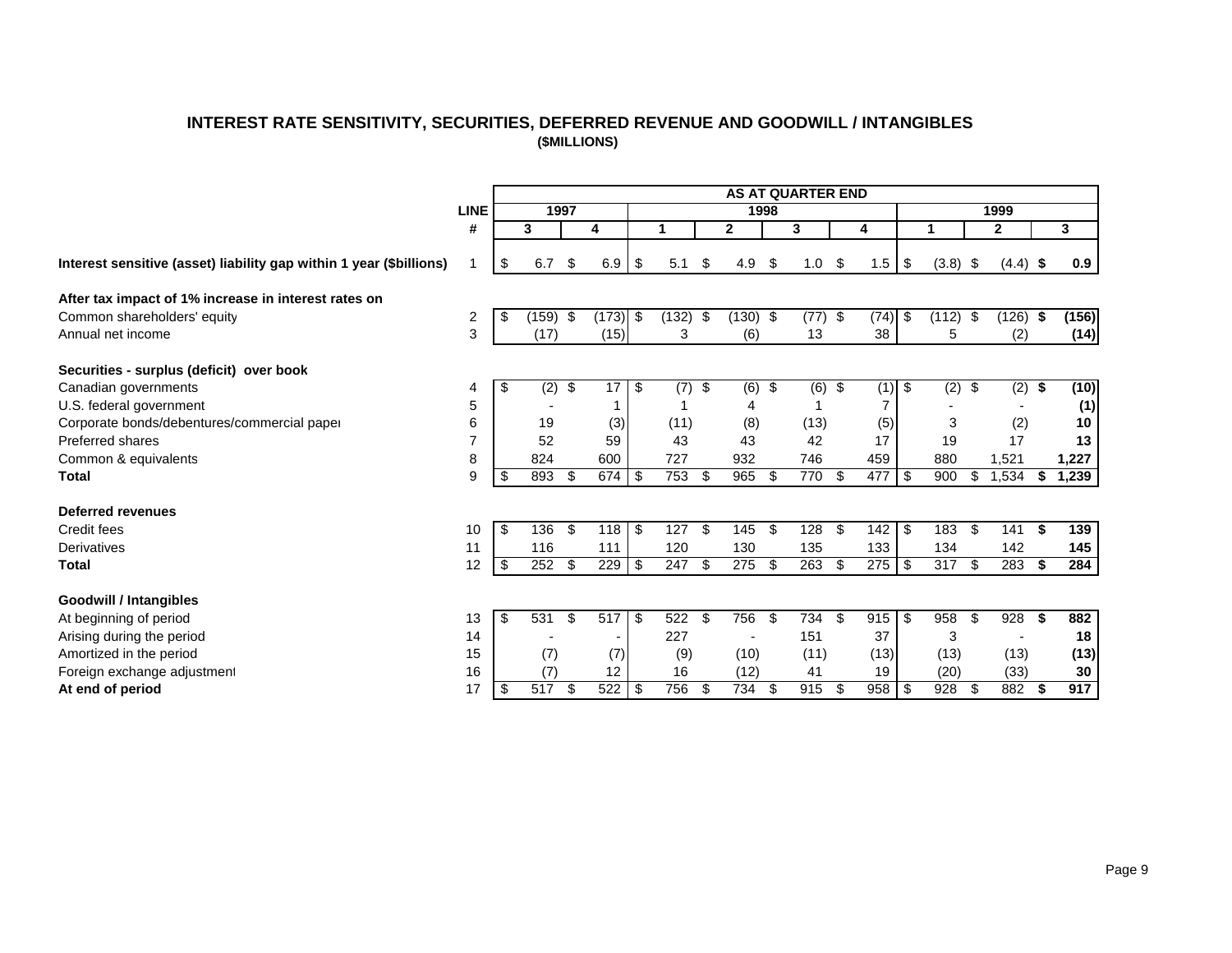# **NET INTEREST INCOME (\$MILLIONS)**

<span id="page-11-0"></span>

|                              |              |            |      |       |             |              |      | <b>QUARTER</b> |             |             |              |    |       | YEAR TO DATE |             |
|------------------------------|--------------|------------|------|-------|-------------|--------------|------|----------------|-------------|-------------|--------------|----|-------|--------------|-------------|
|                              | <b>LINE</b>  |            | 1997 |       |             |              | 1998 |                |             |             | 1999         |    |       |              |             |
|                              | #            | 3          |      | 4     | 1           | $\mathbf{2}$ |      | 3              | 4           | 1           | $\mathbf{2}$ |    | 3     | 1998         | 1999        |
| Interest income<br>Loans     | $\mathbf{1}$ | \$<br>,595 | \$   | 1,680 | \$<br>1,759 | \$<br>1,776  | \$   | 1,950          | \$<br>2,005 | \$<br>1,897 | \$<br>1,876  | \$ | 1,922 | \$<br>5,485  | \$<br>5,695 |
| <b>Securities</b>            | 2            | 323        |      | 374   | 427         | 447          |      | 548            | 751         | 715         | 591          |    | 689   | 1,422        | 1,995       |
| Deposits with banks          | 3            | 42         |      | 75    | 84          | 96           |      | 81             | 73          | 81          | 186          |    | 116   | 261          | 383         |
| Total interest income        | 4            | 1,960      |      | 2,129 | 2,270       | 2,319        |      | 2,579          | 2,829       | 2,693       | 2,653        |    | 2,727 | 7,168        | 8,073       |
| Interest expense<br>Deposits | 5            | 971        |      | 1,078 | 1,195       | 1,315        |      | 1,472          | 1,600       | 1,520       | 1,579        |    | 1,593 | 3,982        | 4,692       |
| Subordinated notes           | 6            | 50         |      | 40    | 47          | 63           |      | 58             | 58          | 54          | 48           |    | 38    | 168          | 140         |
| Other                        | 7            | 237        |      | 260   | 268         | 224          |      | 313            | 443         | 326         | 322          |    | 369   | 805          | 1,017       |
| Total interest expense       | 8            | 1,258      |      | 1,378 | 1,510       | 1,602        |      | 1,843          | 2,101       | 1,900       | 1,949        |    | 2,000 | 4,955        | 5,849       |
| Net interest income          | 9            | \$<br>702  | \$   | 751   | \$<br>760   | \$<br>717    | \$   | 736            | \$<br>728   | \$<br>793   | \$<br>704    | S. | 727   | \$<br>2,213  | \$<br>2,224 |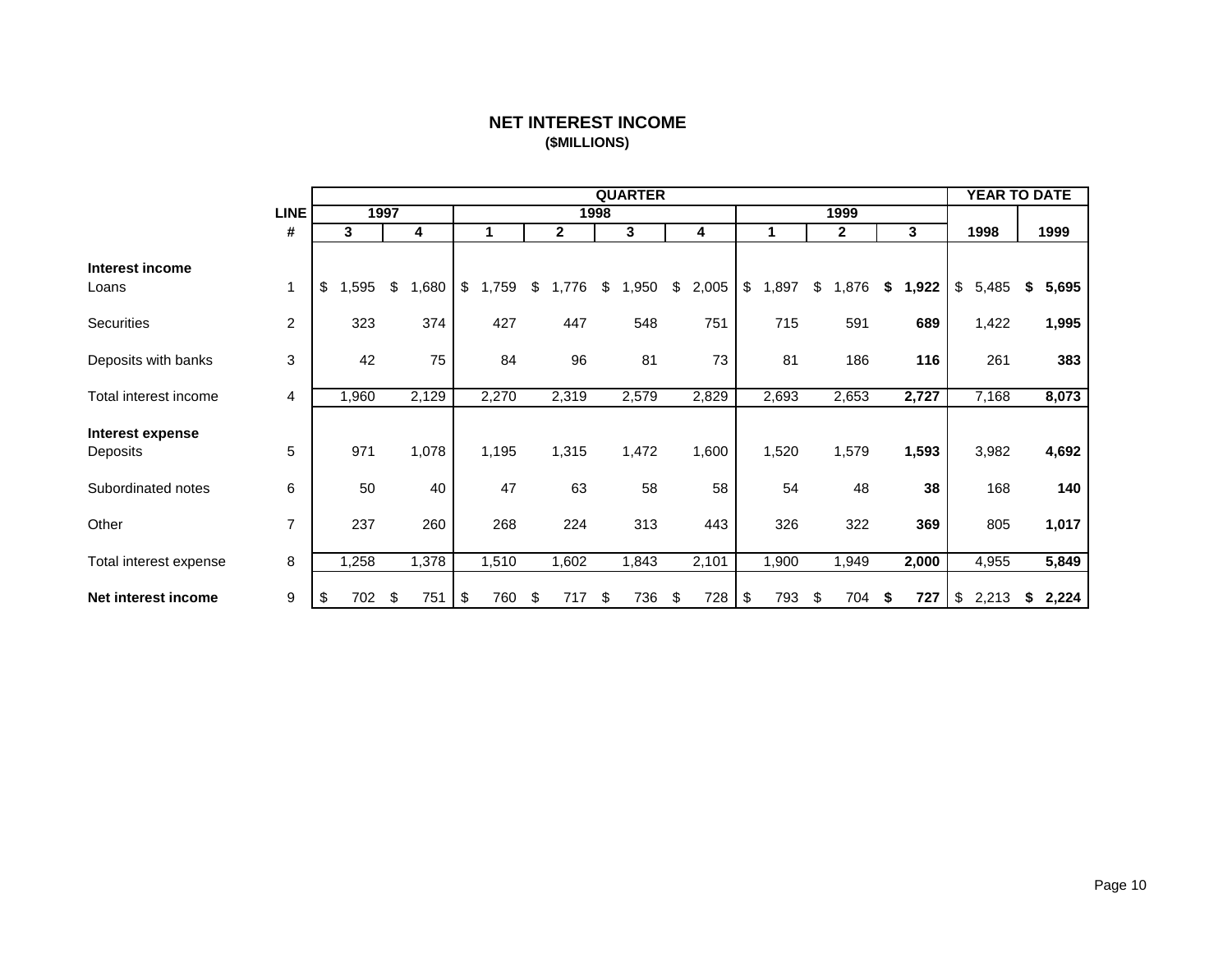# **OTHER INCOME (\$MILLIONS)**

<span id="page-12-0"></span>

|                                                      |                |     |              |      |                 |                      |                           |      | <b>QUARTER</b> |           |              |              |         |     | <b>YEAR TO DATE</b> |             |
|------------------------------------------------------|----------------|-----|--------------|------|-----------------|----------------------|---------------------------|------|----------------|-----------|--------------|--------------|---------|-----|---------------------|-------------|
|                                                      | <b>LINE</b>    |     |              | 1997 |                 |                      |                           | 1998 |                |           |              | 1999         |         |     |                     |             |
|                                                      | #              |     | $\mathbf{3}$ |      | 4               | $\blacktriangleleft$ | $\mathbf{2}$              |      | 3              | 4         | $\mathbf{1}$ | $\mathbf{2}$ |         | 3   | 1998                | 1999        |
| TD Waterhouse fees and commissions                   | $\overline{1}$ | \$  | 111          | \$   | 136             | \$<br>127            | \$<br>163                 | \$   | 167            | \$<br>177 | \$<br>238    | \$<br>268    | - \$    | 238 | \$<br>457           | \$<br>744   |
| Full service brokerage and other securities services | $\overline{c}$ |     | 117          |      | 92              | 93                   | 128                       |      | 104            | 54        | 112          | 116          |         | 161 | 325                 | 389         |
| Mutual fund management                               | 3              |     | 40           |      | 44              | 44                   | 48                        |      | 56             | 56        | 59           | 64           |         | 65  | 148                 | 188         |
| Credit fees                                          | 4              |     | 101          |      | 92              | 82                   | 105                       |      | 119            | 97        | 100          | 118          |         | 118 | 306                 | 336         |
| Service charges                                      | 5              |     | 68           |      | 68              | 69                   | 70                        |      | $\bf 72$       | 72        | 68           | 69           |         | 76  | 211                 | 213         |
| Card services                                        | 6              |     | 43           |      | 44              | 44                   | 41                        |      | 46             | 49        | 46           | 43           |         | 50  | 131                 | 139         |
| Trading income                                       | $\overline{7}$ |     | 70           |      | 91              | 65                   | 153                       |      | 95             | (15)      | 99           | 184          |         | 190 | 313                 | 473         |
| Net investment securities gains                      | 8              |     | 32           |      | 232             | 36                   | 42                        |      | 248            | 60        | 132          | 80           |         | 65  | 326                 | 277         |
| Foreign exchange - non-trading                       | 9              |     | 16           |      | 27              | 22                   | 20                        |      | 29             | 24        | 16           | 12           |         | 27  | 71                  | 55          |
| Property rental income                               | 10             |     | 12           |      | 14              | 18                   | 10                        |      | 17             | 16        | 13           | 17           |         | 15  | 45                  | 45          |
| Insurance                                            | 11             |     | 12           |      | 10 <sup>1</sup> | 13                   | 13                        |      | 14             | 16        | 14           | 16           |         | 17  | 40                  | 47          |
| Income - asset securitizations                       | 12             |     |              |      |                 | $\overline{2}$       | $\ensuremath{\mathsf{3}}$ |      | 4              | 24        | 14           | 17           |         | 23  | 9                   | 54          |
| Other consumer services                              | 13             |     | 10           |      | 13              | $\overline{7}$       | 9                         |      | 6              | 6         | 8            | 8            |         | 5   | 22                  | 21          |
| Other commercial and corporate services              | 14             |     | 25           |      | 25              | 85                   | 23                        |      | 28             | 21        | 18           | 32           |         | 15  | 136                 | 65          |
| Total other income - page 3 (line 3)                 | 15             | -\$ | 657          | \$   | 888             | \$<br>707            | \$<br>828                 | \$   | 1,005          | \$<br>657 | \$<br>937    | \$<br>1,044  | \$1,065 |     | \$2,540             | \$<br>3,046 |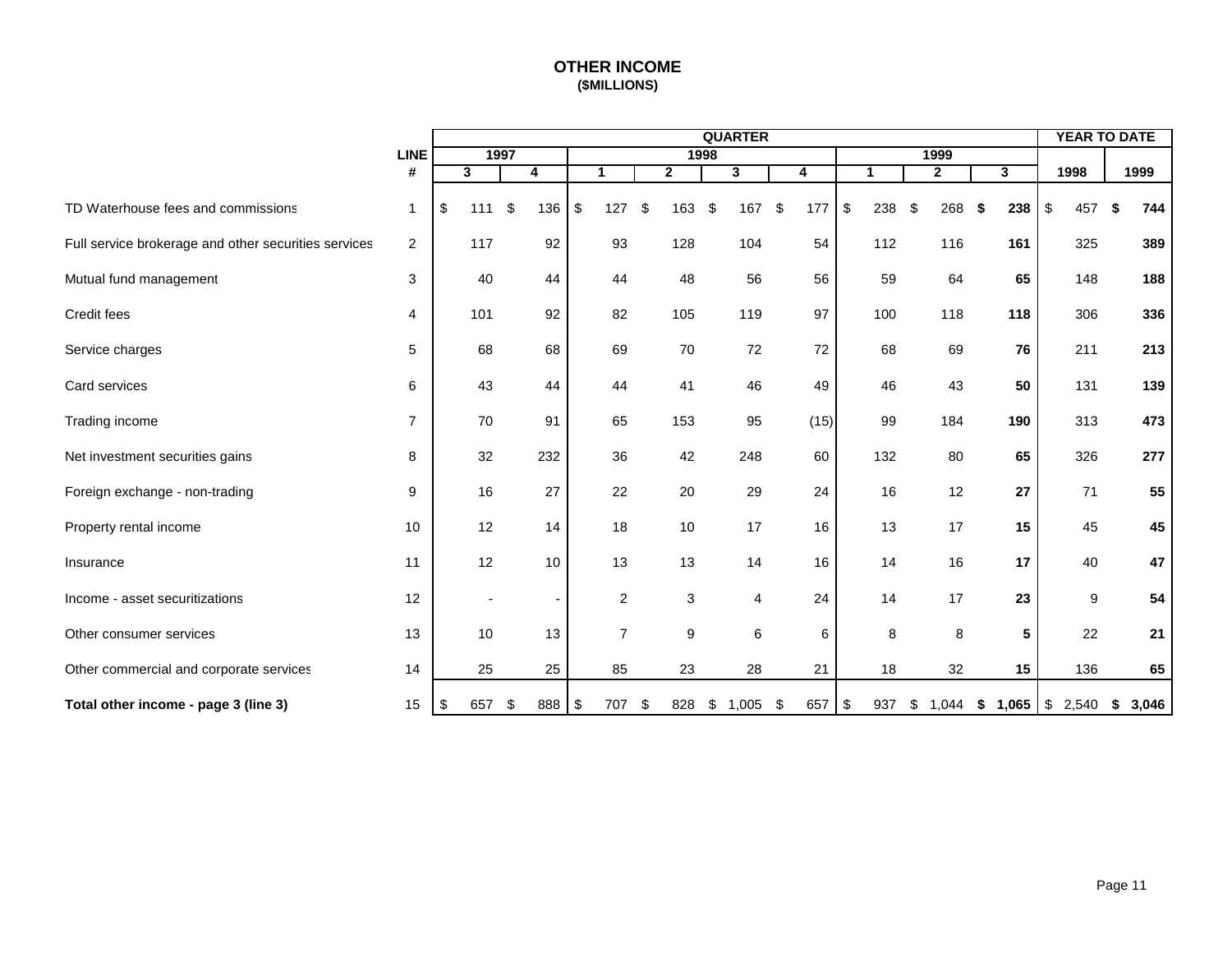# **NON-INTEREST EXPENSES (\$MILLIONS)**

<span id="page-13-0"></span>

|                                                  |                  |              |      |           |    |           |              |      | <b>QUARTER</b> |                            |                 |               |       |              |                 |                        | <b>YEAR TO DATE</b> |
|--------------------------------------------------|------------------|--------------|------|-----------|----|-----------|--------------|------|----------------|----------------------------|-----------------|---------------|-------|--------------|-----------------|------------------------|---------------------|
|                                                  | <b>LINE</b>      |              | 1997 |           |    |           |              | 1998 |                |                            |                 |               |       | 1999         |                 |                        |                     |
|                                                  | #                | $\mathbf{3}$ |      | 4         | 1  |           | $\mathbf{2}$ |      | 3              |                            | 4               |               | 1     | $\mathbf{2}$ | 3               | 1998                   | 1999                |
| <b>Salaries and staff benefits</b>               |                  |              |      |           |    |           |              |      |                |                            |                 |               |       |              |                 |                        |                     |
| <b>Salaries</b>                                  | 1                | \$<br>416    |      | \$<br>494 | \$ | \$<br>441 | 509          | \$   | 519            | $\boldsymbol{\mathsf{\$}}$ | 523             | $\sqrt[6]{3}$ | 524   | \$<br>549    | \$<br>590       | $\sqrt[6]{2}$<br>1,469 | 1,663<br>\$         |
| Pension and other staff benefits                 | $\boldsymbol{2}$ |              | 37   | 34        |    | 39        | 44           |      | 47             |                            | 45              |               | 53    | 57           | 60              | 130                    | 170                 |
| Total                                            | 3                | 453          |      | 528       |    | 480       | 553          |      | 566            |                            | 568             |               | 577   | 606          | 650             | 1,599                  | 1,833               |
| Occupancy                                        |                  |              |      |           |    |           |              |      |                |                            |                 |               |       |              |                 |                        |                     |
| Rent                                             | 4                |              | 43   | 46        |    | 44        | 47           |      | 51             |                            | 54              |               | 52    | 53           | 51              | 142                    | 156                 |
| Depreciation                                     | 5                |              | 17   | 21        |    | 18        | 15           |      | 20             |                            | 20              |               | 18    | 19           | 20              | 53                     | 57                  |
| Other                                            | 6                |              | 18   | 17        |    | 18        | 18           |      | 18             |                            | 21              |               | 20    | 21           | 22              | 54                     | 63                  |
| Total                                            | $\overline{7}$   |              | 78   | 84        |    | 80        | 80           |      | 89             |                            | 95              |               | 90    | 93           | $\overline{93}$ | 249                    | 276                 |
| Equipment                                        |                  |              |      |           |    |           |              |      |                |                            |                 |               |       |              |                 |                        |                     |
| Rent                                             | 8                |              | 14   | 17        |    | 17        | 18           |      | 21             |                            | 22              |               | 22    | 22           | 22              | 56                     | 66                  |
| Depreciation                                     | 9                |              | 22   | 24        |    | 25        | 27           |      | 28             |                            | 28              |               | 26    | 29           | 31              | 80                     | 86                  |
| Other                                            | 10               |              | 31   | 37        |    | 34        | 40           |      | 37             |                            | 38              |               | 45    | 48           | 45              | 111                    | 138                 |
| Total                                            | 11               |              | 67   | 78        |    | 76        | 85           |      | 86             |                            | $\overline{88}$ |               | 93    | 99           | $\overline{98}$ | 247                    | 290                 |
| General                                          |                  |              |      |           |    |           |              |      |                |                            |                 |               |       |              |                 |                        |                     |
| Marketing and business development               | 12               |              | 46   | 59        |    | 52        | 55           |      | 58             |                            | 48              |               | 57    | 63           | 62              | 165                    | 182                 |
| Brokerage related fees                           | 13               |              | 24   | 31        |    | 32        | 38           |      | 41             |                            | 51              |               | 58    | 55           | 53              | 111                    | 166                 |
| Communications                                   | 14               |              | 30   | 32        |    | 34        | 34           |      | 38             |                            | 36              |               | 40    | 42           | 38              | 106                    | 120                 |
| Professional and advisory services               | 15               |              | 42   | 40        |    | 32        | 31           |      | 39             |                            | 38              |               | 34    | 41           | 40              | 102                    | 115                 |
| Capital and business taxes                       | 16               |              | 31   | 23        |    | 26        | 22           |      | 22             |                            | 3               |               | 20    | 21           | 22              | 70                     | 63                  |
| Postage                                          | 17               |              | 14   | 16        |    | 14        | 17           |      | 17             |                            | 17              |               | 20    | 23           | 19              | 48                     | 62                  |
| Deposit insurance premiums                       | 18               |              | 16   | 16        |    | 16        | 16           |      | 16             |                            | 15              |               | 16    | 17           | 4               | 48                     | 37                  |
| Travel and relocation                            | 19               |              | 11   | 11        |    | 10        | 11           |      | 14             |                            | 10              |               | 9     | 11           | 11              | 35                     | 31                  |
| Other - excluding non-cash goodwill / intangible |                  |              |      |           |    |           |              |      |                |                            |                 |               |       |              |                 |                        |                     |
| charges                                          | 20               |              | 31   | 30        |    | 28        | 33           |      | 36             |                            | 42              |               | 44    | 55           | 42              | 97                     | 141                 |
| Total                                            | 21               | 245          |      | 258       |    | 244       | 257          |      | 281            |                            | 260             |               | 298   | 328          | 291             | 782                    | 917                 |
| Total expenses excluding non-cash goodwill /     |                  |              |      |           |    |           |              |      |                |                            |                 |               |       |              |                 |                        |                     |
| intangible charges - page 3 (line 7)             | 22               | 843          |      | 948       |    | 880       | 975          |      | 1,022          |                            | 1,011           |               | 1,058 | 1,126        | 1,132           | 2,877                  | 3,316               |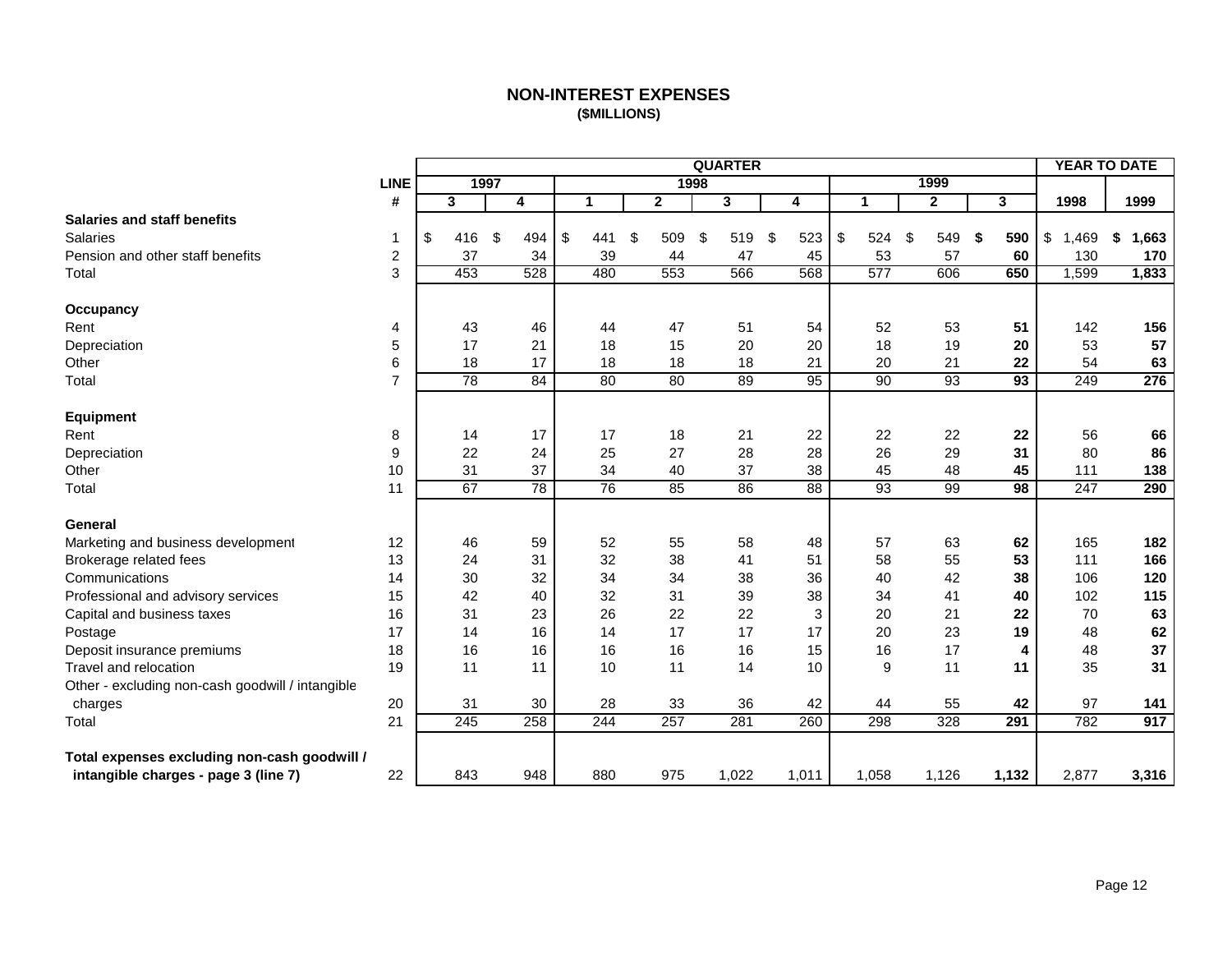#### **BALANCE SHEET (\$MILLIONS)**

<span id="page-14-0"></span>

|                                                  |                | <b>AS AT QUARTER END</b> |      |                   |    |                   |      |                   |      |                   |      |                  |    |                   |     |                   |     |                   |
|--------------------------------------------------|----------------|--------------------------|------|-------------------|----|-------------------|------|-------------------|------|-------------------|------|------------------|----|-------------------|-----|-------------------|-----|-------------------|
|                                                  | <b>LINE</b>    |                          | 1997 |                   |    |                   |      |                   | 1998 |                   |      |                  |    |                   |     | 1999              |     |                   |
|                                                  | #              | 3                        |      | 4                 |    | $\mathbf{1}$      |      | $\overline{2}$    |      | 3                 |      | 4                |    | $\mathbf{1}$      |     | $\mathbf{2}$      |     | 3                 |
| Cash resources                                   | -1             | 5,945 \$<br>\$           |      | 7,587             | \$ | $5,743$ \$        |      | 6,878 \$          |      | $6,925$ \$        |      | 3,079            | \$ | 8,531 \$          |     | 7,596 \$          |     | 8,307             |
| Securities purchased under resale agreements     | 2              | 23,112                   |      | 23,321            |    | 26,771            |      | 28,828            |      | 33,162            |      | 12,291           |    | 23,377            |     | 20,536            |     | 27,771            |
| Investment securities                            |                |                          |      |                   |    |                   |      |                   |      |                   |      |                  |    |                   |     |                   |     |                   |
| Issued or guaranteed by Canada or provinces      | 3              | 2,460                    |      | 2,325             |    | 2,367             |      | 1,791             |      | 1,916             |      | 1,721            |    | 1,655             |     | 1,078             |     | 1,232             |
| Issued by US federal government                  | 4              | 4,213                    |      | 4,371             |    | 4,846             |      | 4,718             |      | 5,037             |      | 4,522            |    | 5,168             |     | 5,598             |     | 6,496             |
| Other securities                                 | 5              | 5,773                    |      | 5,915             |    | 5,938             |      | 8,527             |      | 9,322             |      | 6,269            |    | 10,676            |     | 9,512             |     | 9,957             |
| Total                                            | 6              | 12,446                   |      | 12,611            |    | 13,151            |      | 15,036            |      | 16,275            |      | 12,512           |    | 17,499            |     | 16,188            |     | 17,685            |
| <b>Trading securities</b>                        | $\overline{7}$ | 17,826                   |      | 20,811            |    | 24,695            |      | 30,637            |      | 44,454            |      | 37,207           |    | 46,928            |     | 47,635            |     | 52,418            |
| Total                                            | 8              | 30,272                   |      | 33,422            |    | 37,846            |      | 45,673            |      | 60,729            |      | 49,719           |    | 64,427            |     | 63,823            |     | 70,103            |
| Loans and customers' liability under acceptances |                |                          |      |                   |    |                   |      |                   |      |                   |      |                  |    |                   |     |                   |     |                   |
| Residential mortgages                            | 9              | 30,448                   |      | 30,442            |    | 30,632            |      | 30,734            |      | 31,982            |      | 32,255           |    | 32,388            |     | 33,343            |     | 33,445            |
| Personal                                         | 10             | 12,588                   |      | 13,736            |    | 14,872            |      | 16,186            |      | 15,913            |      | 15,160           |    | 16,442            |     | 18,819            |     | 20,181            |
| Business and government                          | 11             | 42,285                   |      | 42,560            |    | 46,996            |      | 46,198            |      | 45,859            |      | 47,459           |    | 49,278            |     | 47,096            |     | 44,805            |
| Total                                            | 12             | 85,321                   |      | 86,738            |    | 92,500            |      | 93,118            |      | 93,754            |      | 94,874           |    | 98,108            |     | 99,258            |     | 98,431            |
| Other assets                                     | 13             | 11,477                   |      | 12,784            |    | 14,179            |      | 15,022            |      | 14,176            |      | 21,868           |    | 19,042            |     | 16,828            |     | 17,874            |
| <b>Total assets</b>                              | 14             | \$<br>156,127 \$         |      | 163,852           | \$ | 177,039           | \$   | 189,519           | \$   | 208,746 \$        |      | 181,831          | \$ | 213,485           | -\$ | 208,041           | \$  | 222,486           |
|                                                  |                |                          |      |                   |    |                   |      |                   |      |                   |      |                  |    |                   |     |                   |     |                   |
| Deposits                                         |                |                          |      |                   |    |                   |      |                   |      |                   |      |                  |    |                   |     |                   |     |                   |
| Personal non-term                                | 15             | 19,811<br>\$             | - \$ | 20,517            | \$ | 21,460            | \$   | 22,416            | \$   | 22,573            | -\$  | 23,335           | \$ | 24,070            | \$  | 25,084            | \$  | 26,294            |
| Personal term                                    | 16<br>17       | 23,789<br>14,071         |      | 23,527<br>16,268  |    | 23,081<br>21,716  |      | 22,916<br>26,455  |      | 22,935<br>27,476  |      | 24,358<br>17,063 |    | 25,371<br>28,534  |     | 25,699<br>30,236  |     | 25,595<br>31,770  |
| Banks and deposit taking institutions            |                |                          |      |                   |    |                   |      |                   |      |                   |      | 55,921           |    |                   |     |                   |     |                   |
| Business and government<br>Total                 | 18<br>19       | 46,151<br>103,822        |      | 50,314<br>110,626 |    | 51,827<br>118,084 |      | 55,886<br>127,673 |      | 64,360<br>137,344 |      | 120,677          |    | 66,461<br>144,436 |     | 60,246<br>141,265 |     | 59,997<br>143,656 |
|                                                  |                |                          |      |                   |    |                   |      |                   |      |                   |      |                  |    |                   |     |                   |     |                   |
| Acceptances                                      | 20             | 6,928                    |      | 7,036             |    | 7,125             |      | 8,078             |      | 9,144             |      | 9,948            |    | 10,267            |     | 8,861             |     | 8,571             |
| Short sales of securities                        | 21             | 8,267                    |      | 9,640             |    | 9,153             |      | 10,116            |      | 16,429            |      | 13,034           |    | 16,482            |     | 16,034            |     | 22,612            |
| Securities sold under repurchase agreements      | 22             | 18,708                   |      | 15,199            |    | 19,055            |      | 21,241            |      | 24,144            |      | 8,421            |    | 15,849            |     | 15,207            |     | 19,390            |
| <b>Other liabilities</b>                         | 23             | 8,063                    |      | 10,657            |    | 12,238            |      | 10,922            |      | 9,745             |      | 17,612           |    | 14,248            |     | 14,552            |     | 14,169            |
| Subordinated notes                               | 24             | 3,289                    |      | 3,391             |    | 3,464             |      | 3,425             |      | 3,543             |      | 3,606            |    | 3,559             |     | 3,411             |     | 3,490             |
| Non-controlling interest in subsidiary           | 25             |                          |      |                   |    |                   |      |                   |      |                   |      |                  |    |                   |     |                   |     | 380               |
| Shareholders' equity                             |                |                          |      |                   |    |                   |      |                   |      |                   |      |                  |    |                   |     |                   |     |                   |
| Preferred                                        | 26             | 541                      |      | 546               |    | 905               |      | 900               |      | 915               |      | 845              |    | 839               |     | 830               |     | 839               |
| Common                                           | 27             | 6,509                    |      | 6,757             |    | 7,015             |      | 7,164             |      | 7,482             |      | 7,688            |    | 7,805             |     | 7,881             |     | 9,379             |
| Total                                            | 28             | 7,050                    |      | 7,303             |    | 7,920             |      | 8,064             |      | 8,397             |      | 8,533            |    | 8,644             |     | 8,711             |     | 10,218            |
| Total liabilities and shareholders' equity       | 29             | \$<br>156,127 \$         |      | 163,852           | \$ | 177,039           | \$   | 189,519 \$        |      | 208,746 \$        |      | 181,831          | \$ | 213,485           | \$  | 208,041           | \$  | 222,486           |
| <b>Assets under administration</b>               |                |                          |      |                   |    |                   |      |                   |      |                   |      |                  |    |                   |     |                   |     |                   |
| Wealth management services                       | 30             | 84,004 \$<br>\$          |      | 89,439            | \$ | 105,974           | - \$ | 119,480           | -\$  | 128,350           | - \$ | 128,520          | \$ | 156,769           | -\$ | 188,394           | -\$ | 201,876           |
| Personal and commercial banking                  | 31             | 28.800                   |      | 31,128            |    | 33,640            |      | 35,255            |      | 37,310            |      | 36,538           |    | 37,908            |     | 39,536            |     | 43,915            |
| Total                                            | 32             | \$<br>112,804 \$         |      | $120,567$ \$      |    | 139,434 \$        |      | 154,735 \$        |      | 165,660           | \$   | 165,058 \$       |    | 194,677 \$        |     | 227,930 \$        |     | 245,791           |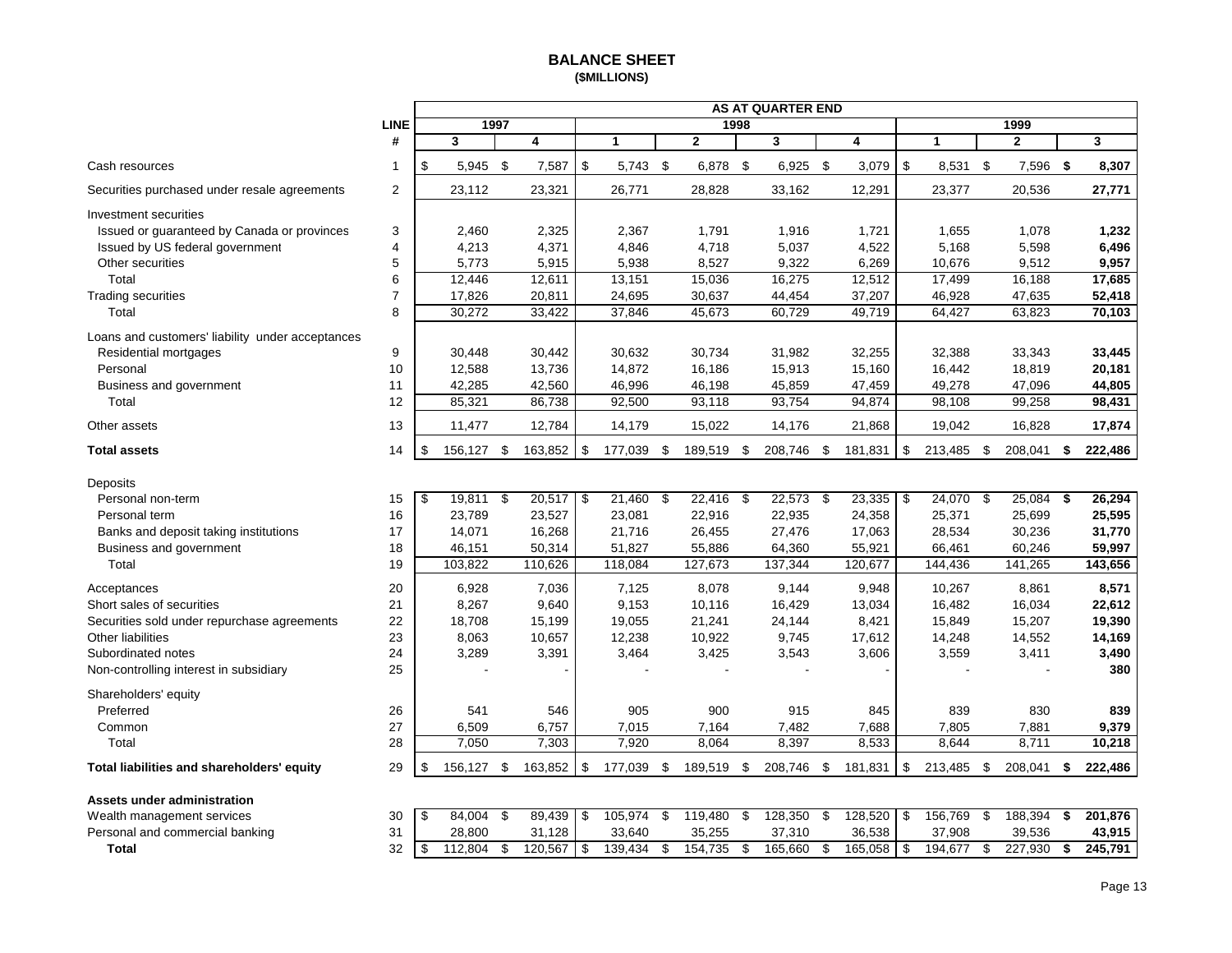#### **ANALYSIS OF CHANGE IN SHAREHOLDERS' EQUITY (\$MILLIONS)**

<span id="page-15-0"></span>

|                                                  | <b>LINE</b>    |      |        |                    |             |        |                                | <b>QUARTER</b>   |                |                   |              |                          | <b>YEAR TO DATE</b> |                |
|--------------------------------------------------|----------------|------|--------|--------------------|-------------|--------|--------------------------------|------------------|----------------|-------------------|--------------|--------------------------|---------------------|----------------|
|                                                  | #              |      | 1997   |                    |             |        | 1998                           |                  |                |                   | 1999         |                          |                     |                |
|                                                  |                |      | 3      | 4                  |             |        | $\mathbf{2}$                   | 3                | 4              |                   | $\mathbf{2}$ | 3                        | 1998                | 1999           |
| <b>Preferred shares</b>                          |                |      |        |                    |             |        |                                |                  |                |                   |              |                          |                     |                |
| Balance at beginning of period                   |                | \$   | 545 \$ | 541                | <b>1 \$</b> | 546 \$ | 905 \$                         | $900 \text{ } $$ | $915$ \$       | 845 \$            | 839 \$       | $830$ \ \$               | 546 \$              | 845            |
| Issued - TD Mortgage Investment Corp.            | $\overline{2}$ |      |        |                    |             | 350    |                                |                  |                |                   |              |                          | 350                 |                |
| Redeemed                                         | 3              |      |        |                    |             |        |                                |                  | (75)           |                   |              |                          |                     |                |
| Translation on shares issued in foreign currency | 4              |      | (4)    | 5                  |             | 9      | (5)                            | 15               | 5              | (6)               | (9)          | 9                        | 19                  | (6)            |
| Balance at end of period                         | 5              |      | 541    | 546                |             | 905    | 900                            | 915              | 845            | 839               | 830          | 839                      | 915                 | 839            |
| <b>Common shares</b>                             |                |      |        |                    |             |        |                                |                  |                |                   |              |                          |                     |                |
| Balance at beginning of period                   | 6              |      | 1,290  | 1,297              |             | 1,297  | 1,298                          | 1,299            | 1,300          | 1,301             | 1,303        | 1,305                    | 1,297               | 1,301          |
| Issued -<br>Options                              | $\overline{7}$ |      |        |                    |             |        |                                |                  |                | 2                 | 2            |                          |                     | 5              |
| Repurchased for cancellation                     | 8              |      |        |                    |             |        |                                |                  |                |                   |              |                          | 3                   |                |
| Balance at end of period                         | 9              |      | 1,297  | 1,297              |             | 1,298  | 1.299                          | 1,300            | 1,301          | 1,303             | 1,305        | 1,306                    | 1,300               | 1,306          |
| <b>Retained earnings</b>                         |                |      |        |                    |             |        |                                |                  |                |                   |              |                          |                     |                |
| Balance at beginning of period                   | 10             |      | 5,055  | 5,212              |             | 5,460  | 5,717                          | 5,865            | 6,182          | 6,387             | 6,502        | 6,576                    | 5,460               | 6,387          |
| Net Income                                       | 11             |      | 295    | 289                |             | 293    | 307                            | 287              | 234            | 312               | 348          | 1,473                    | 887                 | 2,133          |
| Dividends - common                               | 12             |      | (83)   | (83)               |             | (95)   | (95)                           | (101)            | (101)          | (101)             | (101)        | (113)                    | (291)               | (315)          |
| - preferred                                      | 13             |      | (8)    | (8)                |             | (8)    | (8)                            | (9)              | (9)            | (8)               | (8)          | (8)                      | (25)                | (24)           |
| - preferred TDMIC tax effected                   | 14             |      |        |                    |             | (3)    | (2)                            | (3)              | (3)            | (3)               | (3)          | (3)                      | (8)                 | (9)            |
| Translation adjustments - net of taxes           | 15             |      | (45)   | 55                 |             | 76     | (43)                           | 153              | 84             | (84)              | (133)        | 155                      | 186                 | (62)           |
| Share issue expenses - net of taxes              | 16             |      |        |                    |             | (3)    |                                |                  |                |                   |              |                          | (3)                 |                |
| Shares repurchased for cancellation              | 17             |      | (3)    |                    |             |        |                                |                  |                |                   |              |                          |                     |                |
| Stock options settled in cash - tax effected     | 18             |      |        | (6)                |             | (2)    | (12)                           | (9)              | (2)            | (1)               | (28)         | (7)                      | (23)                | (36)           |
| Other                                            | 19             |      |        |                    |             | (1)    |                                | (1)              | $\overline{2}$ |                   | (1)          |                          | (1)                 | (1)            |
| Balance at end of period                         | 20             |      | 5,212  | 5,460              |             | 5,717  | 5,865                          | 6,182            | 6,387          | 6,502             | 6,576        | 8,073                    | 6,182               | 8,073          |
| <b>Total common equity</b>                       | 21             |      | 6,509  | 6,757              |             | 7,015  | 7,164                          | 7,482            | 7,688          | 7,805             | 7,881        | 9,379                    | 7,482               | 9,379          |
| <b>Total shareholders' equity</b>                | 22             | - \$ | 7,050  | $7,303$ \$<br>- \$ |             | 7,920  | 8.064<br>-\$                   | 8,397 \$<br>-\$  | 8,533          | 8,644<br><b>S</b> | 8.711<br>-\$ | 10,218 $\sqrt{3}$<br>- 5 | 8,397               | 10,218<br>- \$ |
| <b>Common Shares</b>                             |                |      |        |                    |             |        | <b>NUMBER OF COMMON SHARES</b> |                  |                |                   |              |                          |                     |                |

| <b>UUIIIIUII UIIIIUU</b>                          |    |         |        |        |         |        |         |         |         |        |                                                                                                                                                         |         |
|---------------------------------------------------|----|---------|--------|--------|---------|--------|---------|---------|---------|--------|---------------------------------------------------------------------------------------------------------------------------------------------------------|---------|
| Number of common shares at beginning of period 23 |    |         |        |        |         |        |         |         |         |        | 593,086,648 593,865,148   593,892,398 593,928,098 594,062,548 594,136,298   594,237,648 594,367,098 <b>594,498,746</b>   593,892,398 <b>594,237,648</b> |         |
| Issued on exercise of options                     |    | 778.500 | 27.250 | 35.700 | 134.450 | 73.750 | 101.350 | 129.450 | 131.648 | 81.900 | 170.150                                                                                                                                                 | 342,998 |
| Common shares repurchased                         | 25 |         |        |        |         |        |         |         |         |        |                                                                                                                                                         |         |
| Number of common shares at end of period          | 26 |         |        |        |         |        |         |         |         |        | 594,865,148 593,892,398 593,928,098 594,062,548 594,136,298 594,237,648 594,367,098 594,498,746 <b>594,580,646</b> 594,062,548 594, <b>580,646</b>      |         |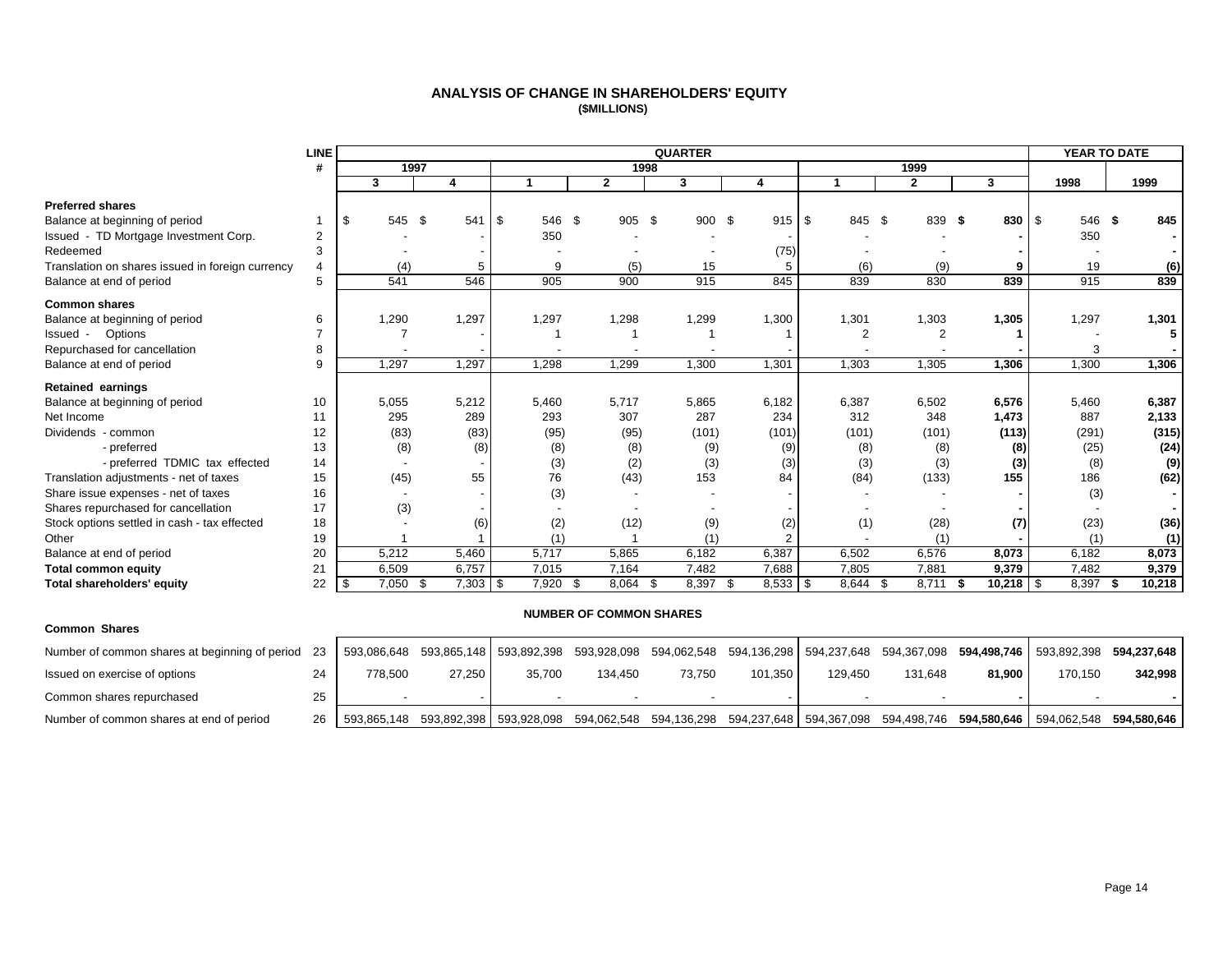#### **RISK-WEIGHTED ASSETS AND CAPITAL (\$MILLIONS)**

<span id="page-16-0"></span>

|                                                      |                |              |      |           |                 |     |              |      | <b>AS AT QUARTER END</b> |     |                |     |             |               |     |           |
|------------------------------------------------------|----------------|--------------|------|-----------|-----------------|-----|--------------|------|--------------------------|-----|----------------|-----|-------------|---------------|-----|-----------|
|                                                      | <b>LINE</b>    |              | 1997 |           |                 |     |              | 1998 |                          |     |                |     |             | 1999          |     |           |
|                                                      | #              | 3            |      | 4         | 1               |     | $\mathbf{2}$ |      | 3                        |     | 4              |     | $\mathbf 1$ | $\mathbf{2}$  |     | 3         |
| <b>Balance sheet assets</b>                          |                |              |      |           |                 |     |              |      |                          |     |                |     |             |               |     |           |
| Cash resources                                       | 1              | \$<br>1.070  | \$   | 1,414     | \$<br>1,043     | -\$ | 1,261        | \$   | 1,247                    | -\$ | 499            | \$  | $1,554$ \$  | 1,406         | -\$ | 1,517     |
| <b>Securities</b>                                    | 2              | 14,242       |      | 17,949    | 4,916           |     | 5,084        |      | 5,627                    |     | 5,101          |     | 5,784       | 5,727         |     | 6,043     |
| Loans                                                | 3              | 47,029       |      | 46,752    | 48,989          |     | 48,845       |      | 47,238                   |     | 47,781         |     | 51,085      | 53,762        |     | 55,274    |
| Customers' liability under acceptances               | 4              | 6,928        |      | 7,036     | 7,103           |     | 7,922        |      | 8,963                    |     | 9,706          |     | 10,003      | 8,641         |     | 8,319     |
| Other assets                                         | 5              | 4,174        |      | 4,922     | 4,717           |     | 4,578        |      | 4,042                    |     | 5,192          |     | 5,921       | 4,884         |     | 5,157     |
| <b>Total balance sheet assets</b>                    | 6              | 73,443       |      | 78,073    | 66,768          |     | 67,690       |      | 67,117                   |     | 68,279         |     | 74,347      | 74,420        |     | 76,310    |
| Off-balance sheet assets                             |                |              |      |           |                 |     |              |      |                          |     |                |     |             |               |     |           |
| <b>Credit instruments</b>                            | $\overline{7}$ | 21,551       |      | 22,047    | 22,304          |     | 24,604       |      | 23,012                   |     | 22,515         |     | 21,468      | 21,806        |     | 20,154    |
| Derivative financial instruments                     | 8              | 2,533        |      | 2,765     | 2,924           |     | 3,206        |      | 3,133                    |     | 5,007          |     | 4,342       | 3,645         |     | 4,103     |
| <b>Total off-balance sheet assets</b>                | 9              | 24,084       |      | 24,812    | 25,228          |     | 27,810       |      | 26,145                   |     | 27,522         |     | 25,810      | 25,451        |     | 24,257    |
| Total risk-weighted asset equivalent - Credit risk   | 10             | 97,527       |      | 102,885   | 91,996          |     | 95,500       |      | 93,262                   |     | 95,801         |     | 100,157     | 99,871        |     | 100,567   |
| Total risk-weighted asset equivalent - Market risk * | 11             |              |      |           | 8,845           |     | 8,220        |      | 9,652                    |     | 9,305          |     | 10,451      | 11,182        |     | 10,186    |
| <b>Total risk-weighted assets</b>                    | 12             | \$<br>97,527 |      | \$102,885 | \$<br>100,841   | \$  | 103,720      | \$   | 102,914                  |     | $$105,106$ \\$ |     | 110,608     | \$<br>111,053 |     | \$110,753 |
| <b>CAPITAL</b><br>TIER <sub>1</sub>                  |                |              |      |           |                 |     |              |      |                          |     |                |     |             |               |     |           |
| Common shareholders' equity                          | 13             | \$<br>6,509  | \$   | 6,757     | \$<br>7,015     | -\$ | 7,164        | \$   | 7,482                    | \$  | 7,688          | -\$ | 7,805       | \$<br>7,881   | \$  | 9,379     |
| Qualifying preferred shares                          | 14             | 541          |      | 546       | 905             |     | 901          |      | 915                      |     | 845            |     | 839         | 830           |     | 839       |
| Non-controlling interest in subsidiaries             | 15             | $\sim$       |      |           |                 |     |              |      |                          |     |                |     |             |               |     | 380       |
| Less: unamortized goodwill                           | 16             | (517)        |      | (522)     | (756)           |     | (734)        |      | (915)                    |     | (958)          |     | (928)       | (882)         |     | (917)     |
| Total Tier 1 capital                                 | 17             | 6,533        |      | 6,781     | 7,164           |     | 7,331        |      | 7,482                    |     | 7,575          |     | 7,716       | 7,829         |     | 9,681     |
| TIER <sub>2</sub>                                    |                |              |      |           |                 |     |              |      |                          |     |                |     |             |               |     |           |
| Subordinated notes                                   | 18             | 3,289        |      | 3,391     | 3,463           |     | 3,425        |      | 3,543                    |     | 3,606          |     | 3,559       | 3,411         |     | 3,490     |
| Less: amortization of subordinated notes             | 19             | (63)         |      | (107)     | (109)           |     | (119)        |      | (125)                    |     | (257)          |     | (292)       | (221)         |     | (427)     |
| General allowance for credit losses **               | 20             |              |      | 402       | 425             |     | 447          |      | 643                      |     | 636            |     | 744         | 740           |     | 749       |
| Total Tier 2 capital                                 | 21             | 3,226        |      | 3,686     | 3,779           |     | 3,753        |      | 4,061                    |     | 3,985          |     | 4,011       | 3,930         |     | 3,812     |
| Other deductions                                     | 22             | (10)         |      | (13)      | (15)            |     | (17)         |      | (47)                     |     | (24)           |     | (24)        | (25)          |     | (43)      |
| <b>Total capital</b>                                 | 23             | \$<br>9,749  | \$   | 10,454    | \$<br>10,928 \$ |     | 11,067       | \$   | 11,496                   | \$  | $11,536$ \$    |     | 11,703      | \$<br>11,734  | \$  | 13,450    |
| <b>Capital ratios</b>                                |                |              |      |           |                 |     |              |      |                          |     |                |     |             |               |     |           |
| Canadian                                             |                |              |      |           |                 |     |              |      |                          |     |                |     |             |               |     |           |
| Tier 1 capital                                       | 24             | 6.7          |      | 6.6       | 7.1             |     | 7.1          |      | 7.3                      |     | 7.2            |     | 7.0         | 7.0           |     | 8.7       |
| Total capital                                        | 25             | 10.0         |      | 10.2      | 10.8            |     | 10.7         |      | 11.2                     |     | 11.0           |     | 10.6        | 10.6          |     | 12.1      |
| U.S. basis                                           |                |              |      |           |                 |     |              |      |                          |     |                |     |             |               |     |           |
| Tier 1 capital                                       | 26             | 6.5          |      | 6.4       | 6.9             |     | 6.9          |      | 7.1                      |     | 6.9            |     | 6.7         | 6.7           |     | 8.4       |
| Total capital                                        | 27             | 9.6          |      | 9.8       | 10.3            |     | 10.5         |      | 11.0                     |     | 10.8           |     | 10.5        | 10.7          |     | 12.2      |

\* Market risk rules for trading securities in effect from Q1/98

Includes both the general allowance for loan losses and a general allowance for certain off-balance sheet instruments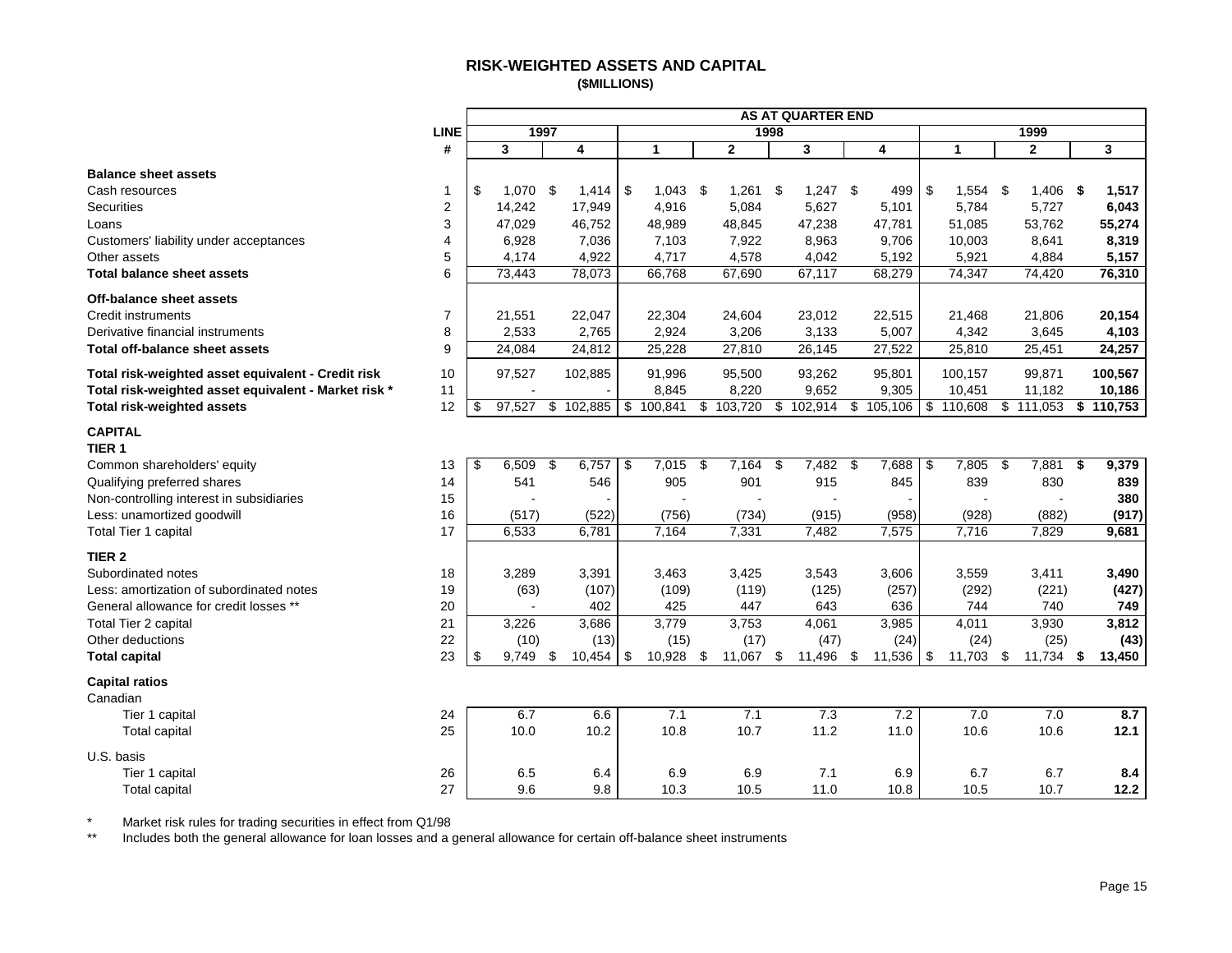# **DERIVATIVES (\$MILLIONS)**

<span id="page-17-0"></span>

|                               |                |    |         |      |         |     |              |                |      | <b>AS AT QUARTER END</b> |               |      |         |      |                |               |
|-------------------------------|----------------|----|---------|------|---------|-----|--------------|----------------|------|--------------------------|---------------|------|---------|------|----------------|---------------|
|                               | <b>LINE</b>    |    |         | 1997 |         |     |              |                | 1998 |                          |               |      |         |      | 1999           |               |
|                               | #              | 3  |         |      | 4       |     | $\mathbf{1}$ | $\overline{2}$ |      | $\overline{3}$           | 4             |      | 1       |      | $\overline{2}$ | 3             |
| <b>Interest Rate</b>          |                |    |         |      |         |     |              |                |      |                          |               |      |         |      |                |               |
| Notional Principal            | 1              | \$ | 355,986 | \$   | 385,242 | \$  | 418,190      | \$<br>400,398  | \$   | 420,679                  | \$<br>467,072 | \$   | 470,013 | \$   | 544,798        | \$<br>633,683 |
| <b>Replacement Cost</b>       | $\overline{2}$ |    | 3,660   |      | 3,599   |     | 4,031        | 4,325          |      | 4,482                    | 6,701         |      | 6,782   |      | 5,906          | 5,871         |
| <b>Credit Equivalent</b>      | 3              |    | 4,658   |      | 4,729   |     | 5,251        | 5,727          |      | 5,877                    | 8,372         |      | 8,495   |      | 7,663          | 7,770         |
| Risk-Weighted                 | 4              |    | 1,254   |      | 1,277   |     | 1,390        | 1,543          |      | 1,433                    | 2,133         |      | 2,108   |      | 1,840          | 1,887         |
|                               |                |    |         |      |         |     |              |                |      |                          |               |      |         |      |                |               |
| <b>Foreign Exchange</b>       |                |    |         |      |         |     |              |                |      |                          |               |      |         |      |                |               |
| Notional Principal            | 5              |    | 207,602 |      | 242,815 |     | 240,266      | 256,934        |      | 202,769                  | 351,471       |      | 308,549 |      | 325,292        | 335,927       |
| Replacement Cost              | 6              |    | 3,074   |      | 3,616   |     | 4,349        | 3,374          |      | 4,368                    | 7,386         |      | 4,931   |      | 4,949          | 4,581         |
| <b>Credit Equivalent</b>      | 7              |    | 6,319   |      | 7,256   |     | 8,158        | 7,497          |      | 8,011                    | 13,237        |      | 10,254  |      | 10,435         | 10,652        |
| Risk-Weighted                 | 8              |    | 1,677   |      | 2,013   |     | 2,256        | 2,106          |      | 2,155                    | 4,252         |      | 3,266   |      | 3,350          | 3,442         |
|                               |                |    |         |      |         |     |              |                |      |                          |               |      |         |      |                |               |
| <b>Other</b>                  |                |    |         |      |         |     |              |                |      |                          |               |      |         |      |                |               |
| Notional Principal            | 9              |    | 2,075   |      | 13,770  |     | 7,110        | 18,276         |      | 26,186                   | 31,041        |      | 36,103  |      | 28,548         | 32,390        |
| Replacement Cost              | 10             |    | 38      |      | 173     |     | 108          | 184            |      | 405                      | 450           |      | 470     |      | 305            | 762           |
| <b>Credit Equivalent</b>      | 11             |    | 187     |      | 1,112   |     | 568          | 1,488          |      | 2,426                    | 2,854         |      | 2,558   |      | 2,446          | 3,446         |
| Risk-Weighted                 | 12             |    | 56      |      | 385     |     | 239          | 534            |      | 751                      | 895           |      | 816     |      | 772            | 1,222         |
|                               |                |    |         |      |         |     |              |                |      |                          |               |      |         |      |                |               |
| <b>Total Derivatives</b>      |                |    |         |      |         |     |              |                |      |                          |               |      |         |      |                |               |
| Notional Principal            | 13             |    | 565,663 |      | 641,827 |     | 665,566      | 675,608        |      | 649,634                  | 849,584       |      | 814,665 |      | 898,638        | 1,002,000     |
| Replacement Cost              | 14             |    | 6,772   |      | 7,388   |     | 8,488        | 7,883          |      | 9,255                    | 14,537        |      | 12,183  |      | 11,160         | 11,214        |
| Credit Equivalent             | 15             |    | 11,164  |      | 13,097  |     | 13,977       | 14,712         |      | 16,314                   | 24,463        |      | 21,307  |      | 20,544         | 21,868        |
| Risk-Weighted                 | 16             |    | 2,987   |      | 3,675   |     | 3,885        | 4,183          |      | 4,339                    | 7,280         |      | 6,190   |      | 5,962          | 6,551         |
| Netting & Collateral - Impact | 17             |    | (454)   |      | (910)   |     | (961)        | (977)          |      | (1,206)                  | (2, 273)      |      | (1,848) |      | (2,317)        | (2, 448)      |
| Net Risk-Weighted             | 18             | \$ | 2,533   | \$   | 2,765   | -\$ | 2,924        | \$<br>3,206    | \$   | $3,133$ \$               | 5,007         | - \$ | 4,342   | - \$ | 3,645          | \$<br>4,103   |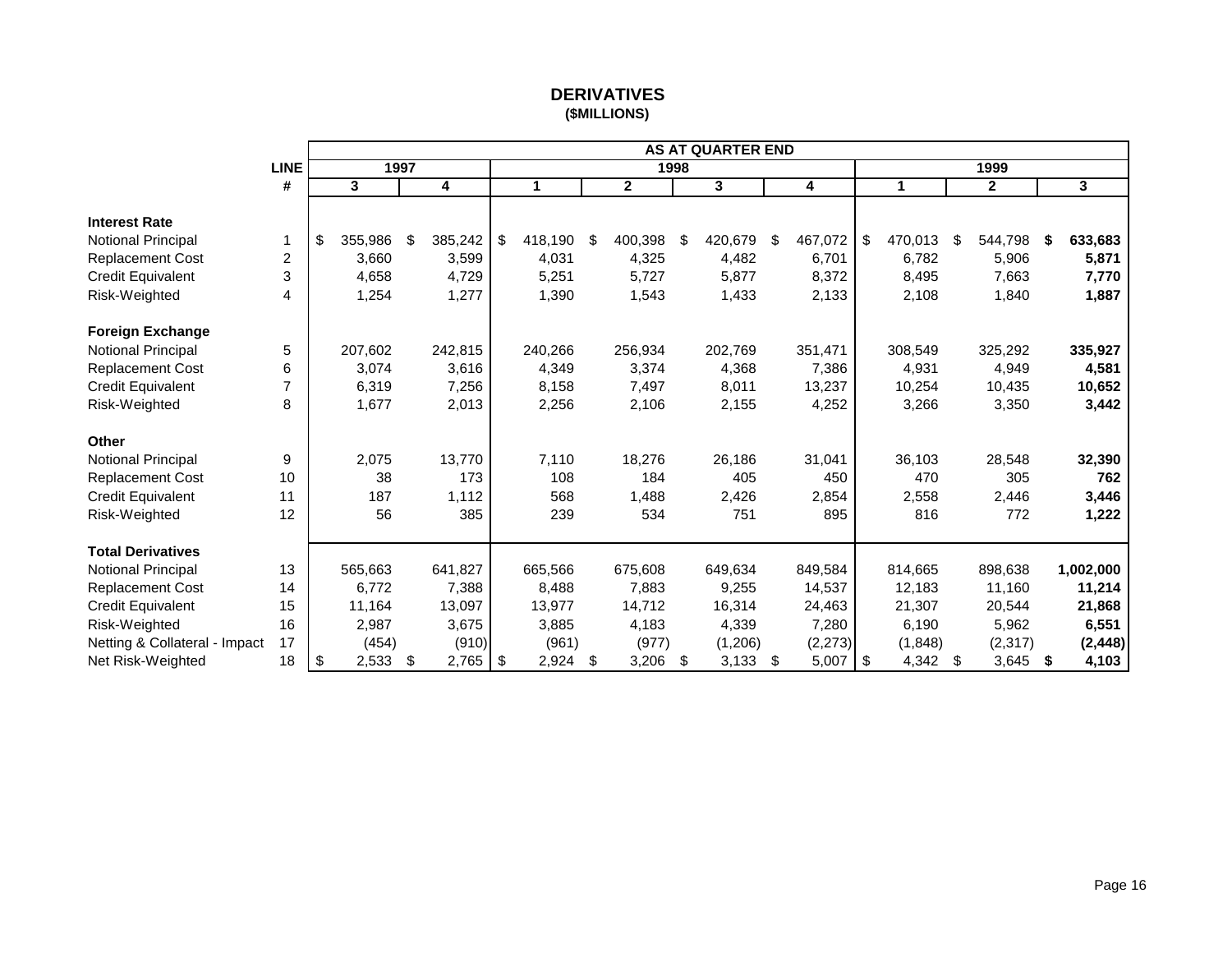# **NET IMPAIRED LOANS BY SECTOR AND GENERAL ALLOWANCES (\$MILLIONS)**

<span id="page-18-0"></span>

|                                                                             | <b>AS AT QUARTER END</b><br>1998 |           |                |                |    |          |    |              |     |          |    |          |    |             |                |              |    |              |
|-----------------------------------------------------------------------------|----------------------------------|-----------|----------------|----------------|----|----------|----|--------------|-----|----------|----|----------|----|-------------|----------------|--------------|----|--------------|
|                                                                             | <b>LINE</b>                      |           | 1997           |                |    |          |    |              |     |          |    |          |    |             |                | 1999         |    |              |
|                                                                             | #                                | 3         |                | 4              |    | 1        |    | $\mathbf{2}$ |     | 3        |    | 4        |    | $\mathbf 1$ |                | $\mathbf{2}$ |    | $\mathbf{3}$ |
| <b>DOMESTIC</b>                                                             |                                  |           |                |                |    |          |    |              |     |          |    |          |    |             |                |              |    |              |
| Personal                                                                    | 1                                | \$        | 35             | \$<br>66       | \$ | 87       | \$ | 85           | \$  | 83       | \$ | 92       | \$ | 71          | \$             | 29           | \$ | 39           |
| Commercial                                                                  | 2                                | 172       |                | 112            |    | 88       |    | 71           |     | 77       |    | 115      |    | 143         |                | 128          |    | 124          |
| Corporate                                                                   | 3                                | 176       |                | 92             |    | 107      |    | 111          |     | 83       |    | 103      |    | 41          |                | 29           |    | 20           |
| Total domestic net of specific provisions                                   | 4                                | 383       |                | 270            |    | 282      |    | 267          |     | 243      |    | 310      |    | 255         |                | 186          |    | 183          |
| <b>INTERNATIONAL</b>                                                        |                                  |           |                |                |    |          |    |              |     |          |    |          |    |             |                |              |    |              |
| <b>U.S.A.</b>                                                               | 5                                |           | 71             | 53             |    | 218      |    | 89           |     | 73       |    | 40       |    | 29          |                | 64           |    | 116          |
| Other international                                                         | 6                                |           | $\blacksquare$ | $\blacksquare$ |    | 9        |    | 13           |     | 13       |    | 11       |    | 8           |                | 39           |    | 13           |
| Total international net of specific provisions                              | $\overline{7}$                   |           | 71             | 53             |    | 227      |    | 102          |     | 86       |    | 51       |    | 37          |                | 103          |    | 129          |
| Total impaired loans net of specific provisions                             | 8                                | 454       |                | 323            |    | 509      |    | 369          |     | 329      |    | 361      |    | 292         |                | 289          |    | 312          |
| General allowance for credit losses                                         | 9                                | 169       |                | 402            |    | 425      |    | 447          |     | 650      |    | 620      |    | 723         |                | 716          |    | 723          |
| <b>TOTAL NET IMPAIRED LOANS</b>                                             | 10                               | 285       |                | (79)           |    | 84       |    | (78)         |     | (321)    |    | (259)    |    | (431)       |                | (427)        |    | (411)        |
| Allowance for credit losses                                                 | 11                               | 535       |                | 585            |    | 644      |    | 668          |     | 900      |    | 876      |    | 1,067       |                | 1,117        |    | 1,114        |
| <b>TOTAL GROSS IMPAIRED LOANS</b>                                           | 12                               | \$<br>820 |                | 506<br>\$      | \$ | 728      | \$ | 590          | \$  | 579      | \$ | 617      | \$ | 636         | \$             | 690          | \$ | 703          |
|                                                                             |                                  |           |                |                |    |          |    |              |     |          |    |          |    |             |                |              |    |              |
| Allowance for credit losses as a % of gross impaired loans                  | 13                               |           | 65.2%          | 115.6%         |    | 88.5%    |    | 113.2 %      |     | 155.5%   |    | 142.0%   |    | 167.8%      |                | 161.9%       |    | 158.5%       |
| Total Loans (Page 13, line 12)                                              | 14                               | \$85,321  |                | \$86,738       |    | \$92,500 |    | \$93,118     |     | \$93,754 |    | \$94,874 |    | \$98,108    |                | \$99,258     |    | \$98,431     |
| Net impaired loans as a % of net loans                                      | 15                               |           | 0.3%           | $-0.1%$        |    | 0.1%     |    | $-0.1%$      |     | $-0.3%$  |    | $-0.3%$  |    | $-0.4%$     |                | $-0.4%$      |    | $-0.4%$      |
| <b>GENERAL ALLOWANCE FOR CREDIT LOSSES</b>                                  |                                  |           |                |                |    |          |    |              |     |          |    |          |    |             |                |              |    |              |
| On-balance sheet items (line 9 above)                                       | 16                               | \$<br>169 |                | \$<br>402      | \$ | 425      |    | 447          | \$. | 650      | \$ | 620      | \$ | 723         | $\mathfrak{L}$ | 716          | \$ | 723          |
| Off-balance sheet items (netted against trading derivatives)                | 17                               |           |                |                |    |          |    |              |     |          |    | 16       |    | 21          |                | 24           |    | 26           |
| Total general allowance for regulatory capital reporting (line 20, page 15) | 18                               | \$<br>169 |                | \$<br>402      | \$ | 425      |    | 447          | \$. | 650      | S  | 636      | \$ | 744         | \$             | 740          | \$ | 749          |